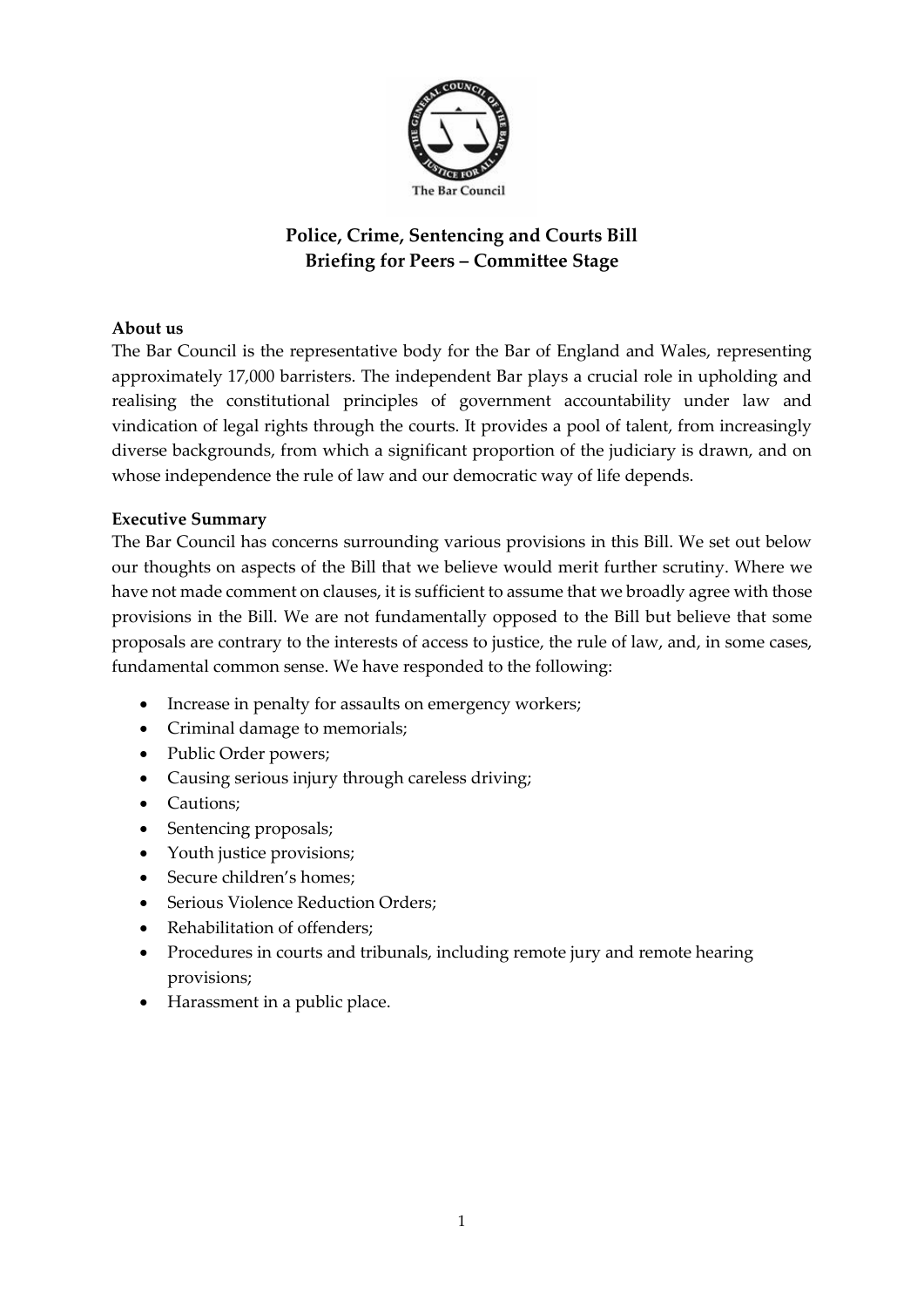| Clause 132: Detention and Training Orders: directions as to length of term  12          |  |
|-----------------------------------------------------------------------------------------|--|
| Clause 133: Detention and Training Orders: Consecutive detention and training order and |  |
| Clause 134: Detention and Training Orders: time to count as served  13                  |  |
|                                                                                         |  |
|                                                                                         |  |
|                                                                                         |  |
| Chapter 1, Clauses 139 and 140: Serious Violence Reduction Orders (SVRO) 14             |  |
|                                                                                         |  |
|                                                                                         |  |
|                                                                                         |  |
|                                                                                         |  |
|                                                                                         |  |
| Clause 166: Remote observation and recording of court and tribunal proceedings (open    |  |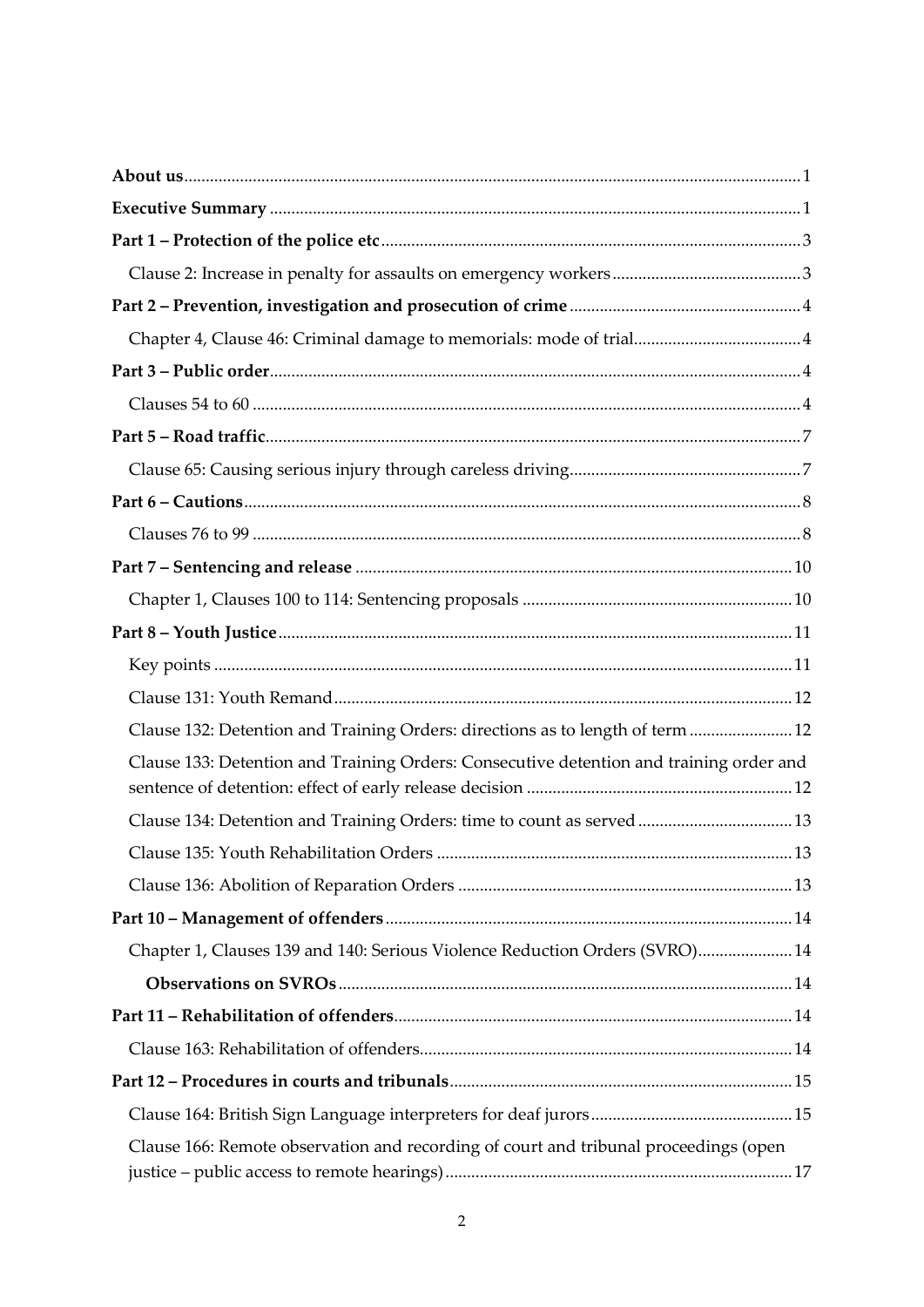## <span id="page-2-0"></span>**Part 1 – Protection of the police etc**

<span id="page-2-1"></span>Clause 2: Increase in penalty for assaults on emergency workers

Clause 2 of the Bill proposes an increase in the maximum sentence for assault on an emergency worker from 12 months' imprisonment to two years.

This proposal was subject to a consultation in the summer of 2020, to which the Bar Council Law Reform Committee (LRC) responded on 6 August 2020. In summary, we agreed with the recognition of the enormous contribution made by emergency service workers but questioned whether it was best recognised through increasing the maximum penalty for assaults upon them and whether the increase was in fact necessary. Concern was also raised about the usefulness of the limited statistics that were offered in support of the proposal.

The Committee also raised the inevitable distortion of the sentencing spectrum for offences of violence, given that the maximum sentence for assault occasioning actual bodily harm (and more serious offences) would remain the same for offences against all individuals, with the commission of an offence against an emergency worker simply being an aggravating factor, whilst for common assault the maximum sentence would be four times as much.

Perhaps more importantly, we raised that the substantial disparity that would exist between assaults on emergency workers and other members of the public (which would include children, the elderly, teachers, social workers, etc) also introduces a potentially problematic distortion.

The latter concern is reflected in the Sentencing Council's 2020 consultation on its proposed guideline for the offence, in which it noted in relation to the proposed culpability factors:

*"As the offence is essentially common assault, the factors included are the same as for the common assault offence relevant to non-emergency workers. The exception is the culpability factor relating to vulnerable victims, which is not included in the emergency workers guideline. For the nonaggravated common assault offence the factor captures vulnerable victims such as the elderly and children, and homeless individuals who are exposed to attacks by reason of their circumstances. The Council considers that the vulnerability and special status of emergency workers is already reflected in the higher statutory maximum sentence where an offence is committed against them, and to include vulnerability as a factor in this guideline would 'double count' this factor. However, the Council does believe that there are circumstances where emergency workers may be more vulnerable to assaults and have provided for specific situations where emergency workers are at greater risk of attack and their vulnerability may be increased as an aggravating factor, which is discussed below in the aggravating factors section." 1*

This illustrates that whilst for more serious categories of offences, sentencers are able to maintain some degree of parity between serious violence against emergency workers and that

<sup>1</sup> <https://www.sentencingcouncil.org.uk/wp-content/uploads/Assault-Offences-Consultation-final-web.doc.pdf>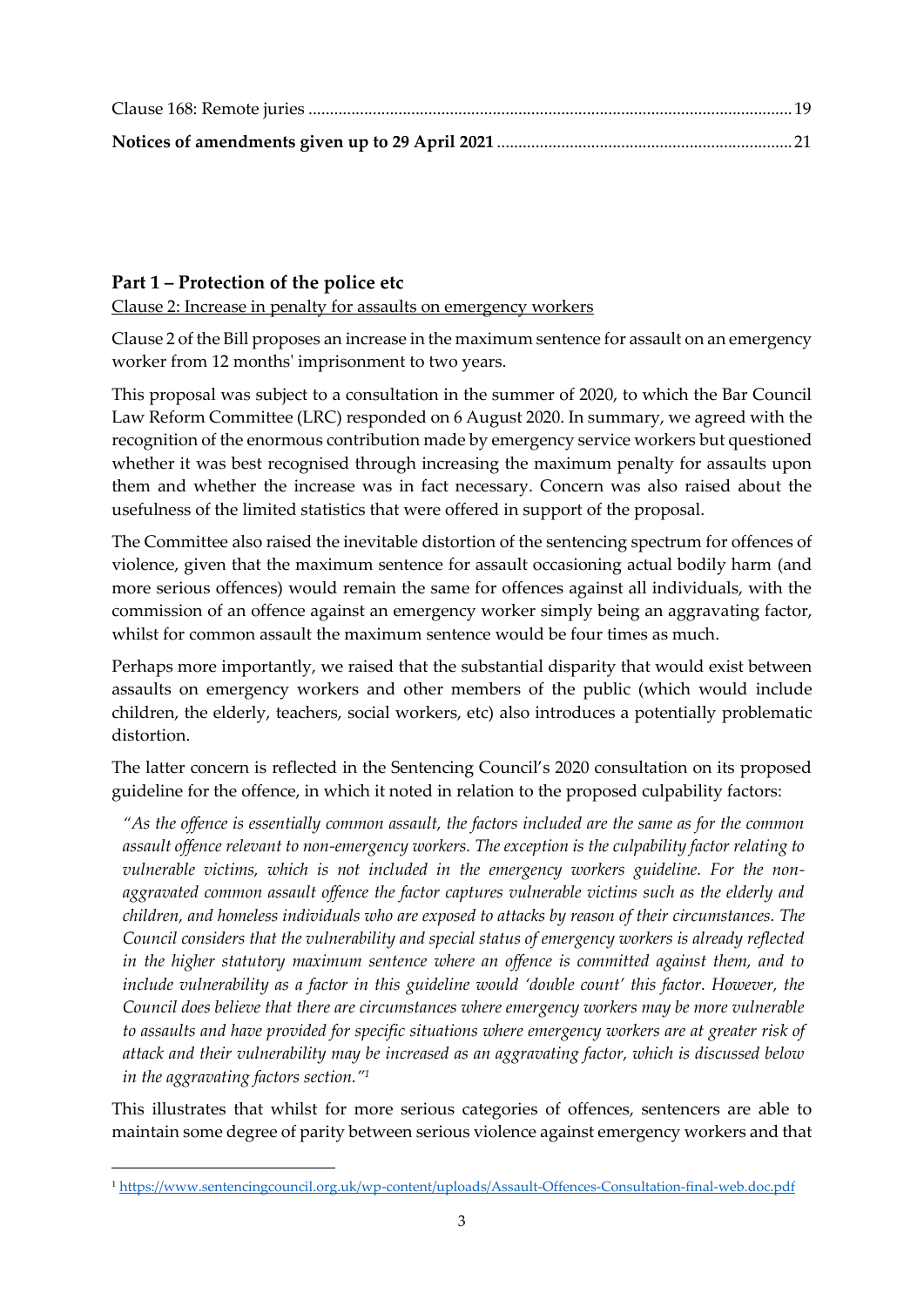against the elderly or very young, for the offence of common assault a very wide differential is being created by the proposed gulf in maximum sentence.

It is therefore clear that the concerns raised in the initial Government consultation were being addressed in the Sentencing Council's proposal, and that it would have been sensible to await the implementation of that guideline and analyse the statistics in the period thereafter before concluding that the maximum sentence was insufficient. The concerns raised by the LRC in August 2020 therefore remain valid.

Furthermore, there is a risk that these new provisions will needlessly clog the crown court with many cases that would not result in a crown court trial if they were charged as a straightforward assault – because the status of the complainant can be taken account of as an aggravating feature for purposes of sentence.

## <span id="page-3-0"></span>**Part 2 – Prevention, investigation and prosecution of crime**

<span id="page-3-1"></span>Chapter 4, Clause 46: Criminal damage to memorials: mode of trial

The proposed amendment affects where offences of criminal damage involving a memorial can be tried. The value of the damage would have no bearing and such offences could be tried in either the magistrates court or the Crown Court. Clause 46 includes any "moveable thing" in the definition of "memorial". This means that the removal of a bunch of flowers could result in proceedings in the Crown Court. Putting aside questions of whether one would need to get permission to remove old bunches of flowers, such an allegation could be sent to the Crown Court if either a magistrates' court considered the offence to be particularly serious and beyond their maximum sentencing powers of six months imprisonment, or if the defendant elected trial. As noted above, there is again a risk that these new provisions will unnecessarily send cases to the crown court at a time when the backlog in the criminal courts is rising. This would be counterproductive.

### <span id="page-3-2"></span>**Part 3 – Public order**

#### <span id="page-3-3"></span>Clauses 54 to 60

The Bill proposes amendments to the Public Order Act 1986. The amendments would give the police the powers to manage public protests in a way that, in the words of the explanatory notes, would counter protestors' recently changed tactics. Examples of the new tactics are provided and are specific. They can be traced back to the activities of the group known as Extinction Rebellion.

As we observe below, the Bill runs contrary to freedom of protest, and expression, leaves too much to the discretion of the police, and is potentially repressive and draconian in spirit. Except where the executive in Parliament is adopting the considered proposals of the Law Commission (Clause 59), the Bill is loosely drafted, and thus (with one exception) the range of each proposed offence is likely to drift towards an expansive interpretation.

Under clauses 54, 55, and 60, the Bill would expand powers contained within sections 12 and 14 of the 1986 Act to impose unlimited conditions ("as appear to [a police officer] to be necessary") upon public processions, assemblies and "one-person protests". The previous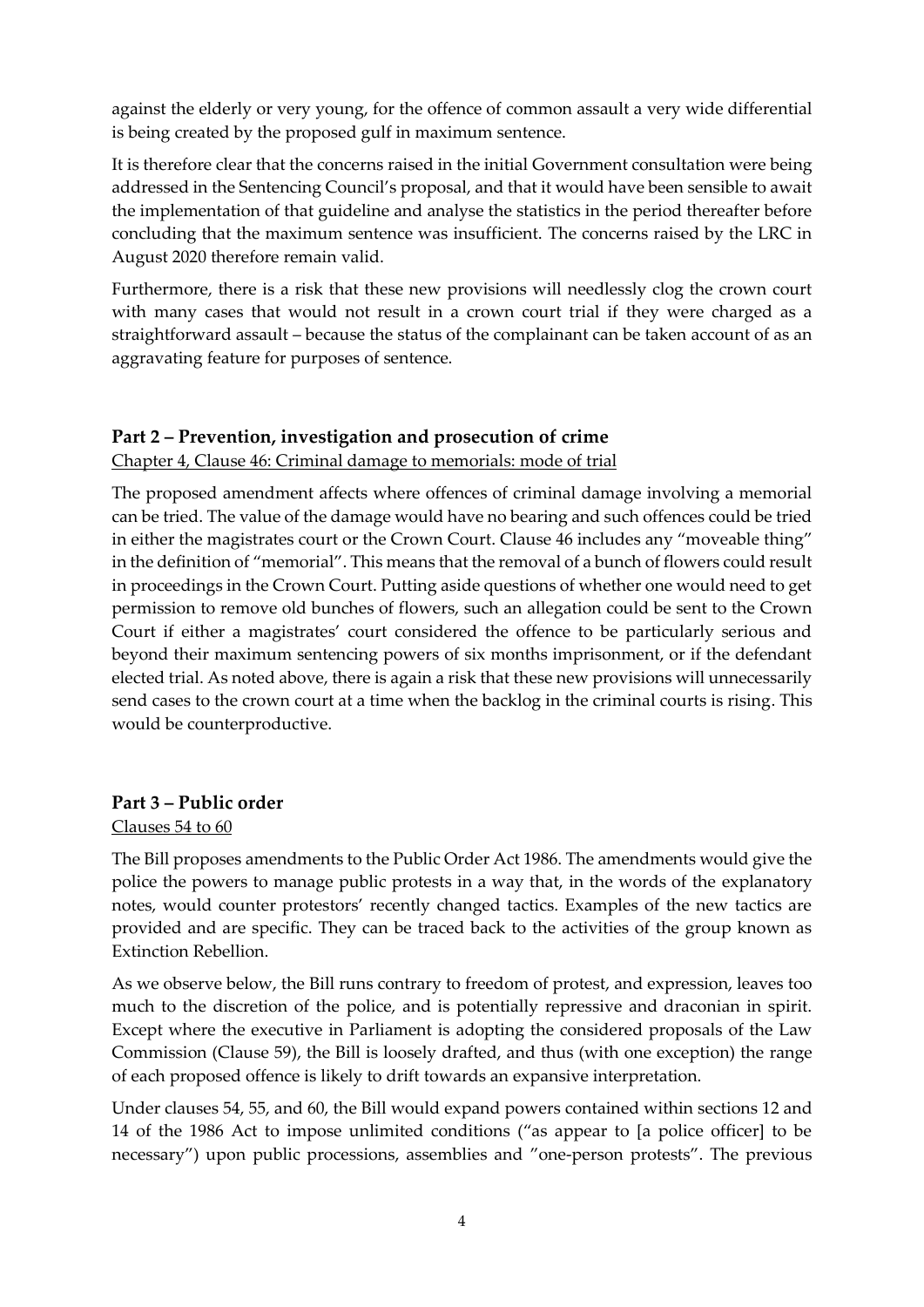differentiation within the 1986 Act between conditions to be imposed upon static protests and moving processions is intended largely to disappear.

The Bill would expand the reasons for the police to impose conditions upon a protest. If there is a level of noise that could cause "serious disruption to the activities of an organisation which are carried on in the vicinity of the procession" or if the noise may have a "relevant" or "significant" impact on persons in the vicinity, the police may regulate the protests by imposing conditions. It is difficult to imagine any peaceful protest, which may not fall foul of these provisions – an improbable exception being a procession of Trappist Monks.

These clauses, enlarging police powers in a way that lacks a sufficient degree of drafting precision, offend the second limb of Article 11 of the European Convention on Human Rights (ECHR) and decisions of the senior courts in England. In their current form, the amendments, if passed, will require almost immediate interpretation by the senior courts before the precise meaning of the law becomes settled. But, as the Bill does not provide a legal definition of what constitutes "serious disruption" and instead proposes that the Secretary of State may define the term using a regulation laid by statutory instrument (SI), the extent of these powers may never be satisfactorily settled. The use of regulations via SI, in respect of such fundamental freedoms, is to be deprecated.

The new powers also allow police to impose conditions on public processions and assemblies where the noise generated by persons taking part in the procession or assembly may have a relevant impact on persons in the vicinity of the procession, and that impact may be significant. It is important to note the substitution of "impact" for "disruption". The clause states that the noise generated by persons taking part in a public procession may have a relevant impact on persons in the vicinity of the procession if it may result in the intimidation or harassment of persons of reasonable firmness with the characteristics of persons likely to be in the vicinity, or it may cause such persons to suffer serious unease, alarm or distress. Consider the following:

*What is meant by significant?* In law it means noticeable, or more than trivial. Almost every demonstration involves the creation of significant noise and by removing the need for it to be even "disruptive" but merely to have an impact almost every demonstration is potentially criminalised, provided only that it may result in "harassment" of persons of reasonable firmness. Harassment is defined by the Cambridge Online Dictionary as "behaviour that annoys or upsets someone".

*Who is to decide that?* For example, it would give a police officer power to ban or limit a Gay Pride demonstration on the grounds that it would cause harassment to persons of a certain religious persuasion who were "harassed" (that is to say, annoyed or upset) by the sentiments being expressed.

Breaching protest conditions imposed by the police is a summary-only criminal offence. The Bill proposes to increase the maximum sentence from three months to six months and proposes to reduce the level of culpability required to establish this offence. The proposed mens rea necessary for a person to be guilty of breaching a condition is that they "ought to have known" of the condition's existence. It follows that a protestor, exercising their democratic right, may face incarceration, even though they had no intention to commit the offence.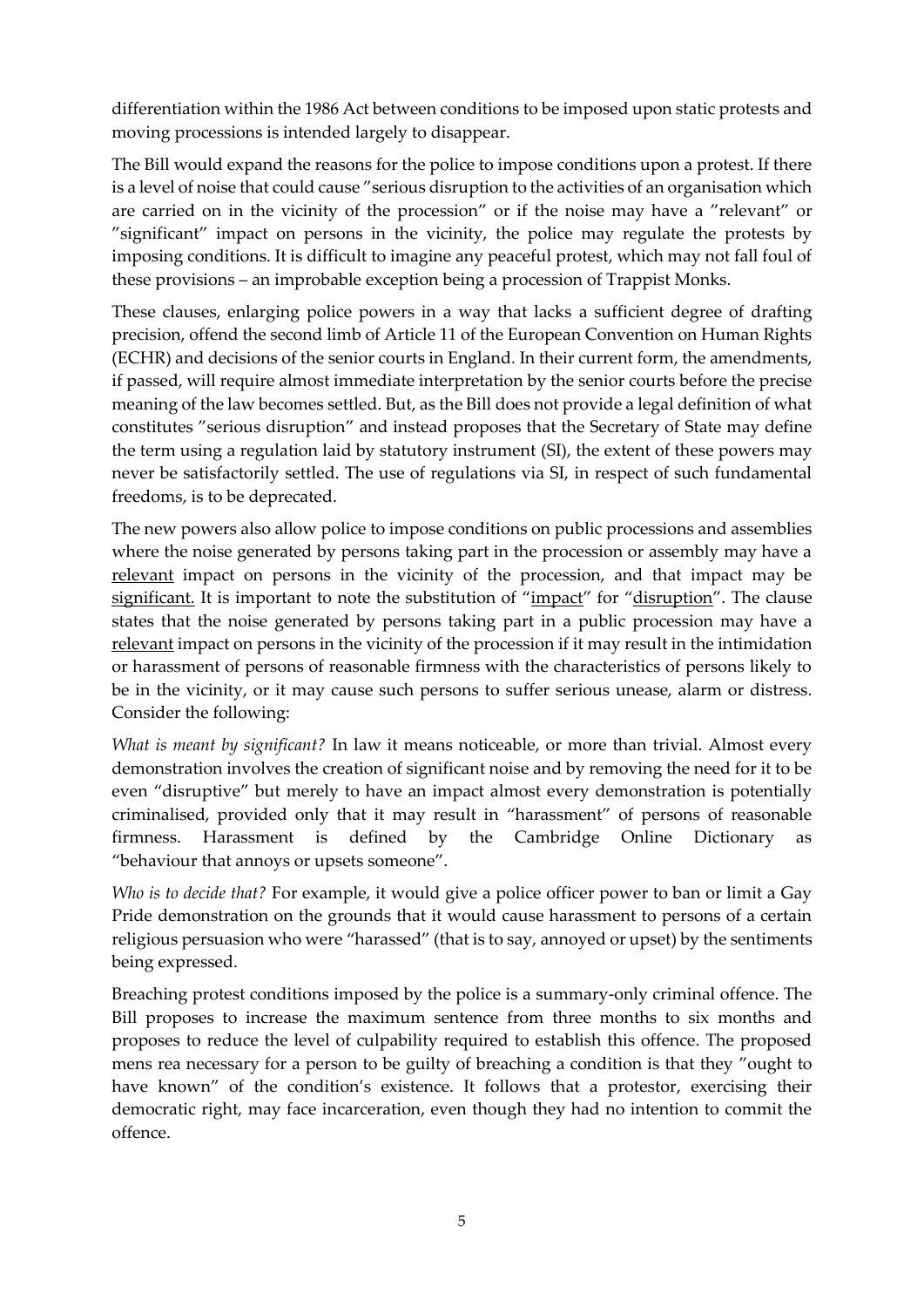Clause 57 of the Bill proposes amendments to the Police Reform and Social Responsibility Act 2011 to expand the geographical area around Parliament where certain activities, such as protests, must not take place. The amendments seek to place the Palace of Westminster (and, under Clause 58, any area defined by the Secretary of State were Parliament to move location in the future) inside a quiet, protest-free, bubble. This development, from an historic, sociopolitical, and legal perspective is a matter of concern.

Clause 59 of the Bill proposes that the common law offence of causing a public nuisance be put onto a statutory footing. The proposed statutory offence is consistent with the Law Commission's 2015 recommendation ('Simplification of the Criminal Law: Public Nuisance and Outraging Public Decency'). The Bill would increase the level of knowledge required to establish the offence from "ought reasonably to have foreseen" to recklessness. This is to be commended. However, the proposed maximum sentence of ten years' imprisonment goes further than the Law Commission's proposals.

It is important to note that the Law Commission report dwelt upon the current use of the common law offence of public nuisance, saying<sup>2</sup>:

*"The offence of public nuisance was traditionally used to deal with obstructing the public highway (including rivers) and activities causing a loss of amenity in the neighbourhood (for example by noises and smells). Today, however, these activities are largely covered by other offences and procedures. Obstructing the highway is an offence under section 137 of the Highways Act 1980. Other local nuisances are largely covered by a very comprehensive and detailed regime of "statutory nuisance" procedures operated by local authorities; local authorities also have the power to make bye-laws to suppress nuisances. In current practice the offence of public nuisance is mainly used for various forms of misbehaviour in public. Anecdotal evidence from the College of Policing gives, as typical examples, obstructing the highway, hanging from bridges, lighting flares or fireworks at football matches, extinguishing floodlights at matches, littering forests with excrement and hosting acid house parties.' The history of public nuisance is set out in detail in an article by Professor John Spencer. This article was frequently referred to in R v Rimmington & Goldstein [2005] UKHL 63, [2006] 1 AC 459 and in the Law Commission's Consultation Paper. Professor Spencer argued that the offence of public nuisance was so vague, and covered so many different kinds of actions, that it could not be considered a coherent offence. He further argued that it could be abolished without loss, as all or most instances were covered by specific offences."* 

The Law Commission argued<sup>3</sup> that there remained a place for the offence for three good reasons:

- i. Since the decision in *Rimmington*, the offence can no longer be criticised as formless and indefinite.
- ii. It is desirable to have a general offence for culpable acts that injure the public but do not fall within any of the specialised offences.
- iii. The penalties for the specialised offences are limited, and there are cases of serious deliberate or irresponsible misbehaviour where higher sentencing powers are required.

<sup>2</sup> At paragraph 2.21

<sup>3</sup> At paragraph 3.11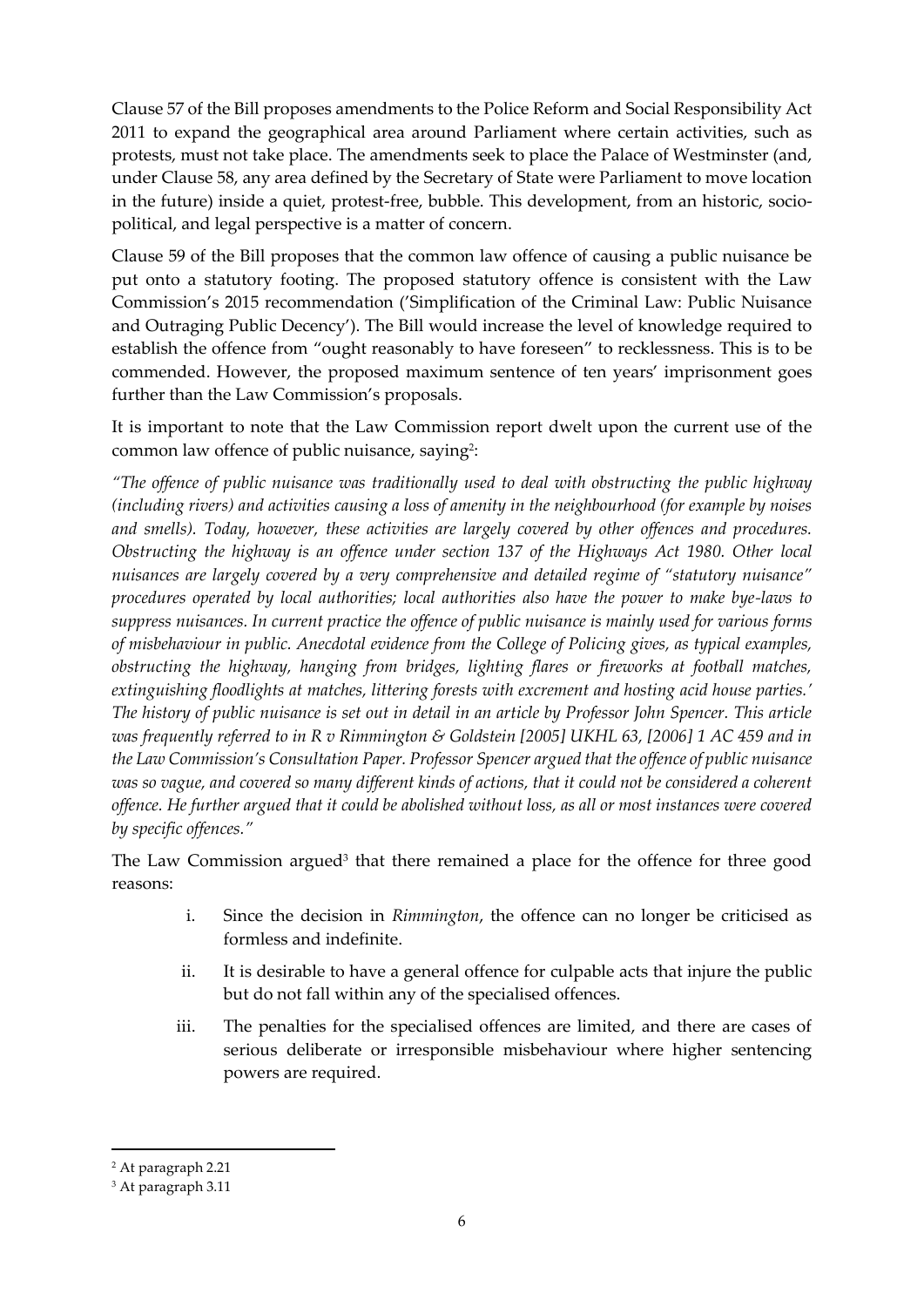They then analysed a number of recent prosecutions<sup>4</sup> and explained why it was desirable to retain the offence and to make it statutory. At no point in the report is there any suggestion that the common law offence or its statutory replacement is a necessary or desirable measure to control or limit political protest.

It is somewhat disingenuous therefore to state that the intention behind creating the statutory offence is to "cover the same conduct as the existing common law offence of public nuisance" for the following reason.

The Law Commission report upon which it is based makes clear that the defence of reasonableness:

*"Would include cases where the defendant's conduct is in exercise of a right under Article 10 (freedom of expression) or 11 (freedom of assembly and association) of the European Convention on Human Rights. Under section 3 of the Human Rights Act 1998, legislation must be read and given effect in a way which is compatible with the Convention rights; accordingly, references to reasonableness would be read as including the exercise of Convention rights."<sup>5</sup>*

In other words, the Law Commission's report specifically exempts the kind of 'reasonable' conduct which the Bill seeks to criminalise i.e. acts constituting freedom of expression or freedom of assembly and association.

## <span id="page-6-0"></span>**Part 5 – Road traffic**

<span id="page-6-1"></span>Clause 65: Causing serious injury through careless driving

Drivers who cause serious (but non-fatal) injury can presently only be charged with either:

- A. "Causing serious injury by dangerous driving"; or
- B. "Careless driving".

The offence of "causing serious injury by dangerous driving" currently carries a maximum sentence of five years' imprisonment and mandatory disqualification) whereas the offence of careless driving carries a fine and penalty points with disqualification being discretionary.

As things stand, under the current legislation, drivers who cause serious injury but whose driving is simply "careless" – as opposed to "dangerous" – do not face the prospect of imprisonment.

"Careless" driving is treated substantially differently by law enforcement. An alleged "dangerous" driver, or a driver suspected of even more serious offences, would be arrested at the roadside, or scene of the collision; a driver suspected of "careless" driving would be voluntarily interviewed at a later date.

The test for dangerous driving is markedly different than that for careless driving. Dangerous driving is driving which falls far below that which would be expected of a competent and careful driver, in situations where it would be obvious that driving in that manner would be dangerous. Careless driving, in contrast, is that which simply falls below the standard of a competent and careful driver. "Driving without due care and attention" has been interpreted

<sup>4</sup> At paragraph 3.8

<sup>5</sup> At paragraph 3.61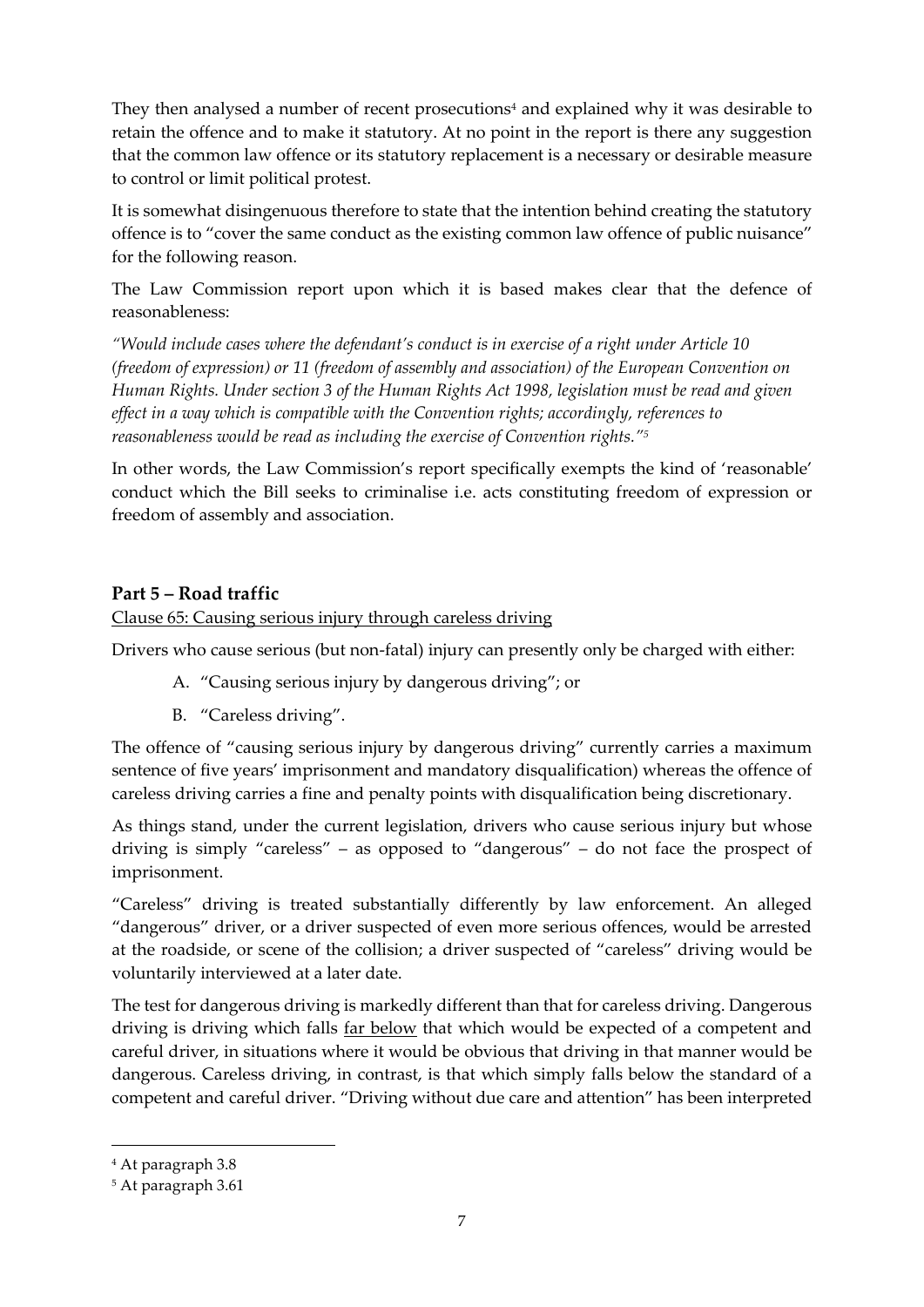as driving "below the standard of a reasonable and prudent driver", DPP v Cox (1993) 157 JP 1044, Clarke J at p. 1047.

Careless driving, accordingly, does not require any mental element: a careless driver is judged only according to whether their conduct reached the required standard. Their state of mind is irrelevant. They may, therefore, neither have chosen either to drive poorly or to risk doing so. The question that then arises is whether it is just and proportionate to imprison people for such fleeting departures from the norm – for mere negligence.

The Bar Council would argue that the appropriate sanction should primarily be determined by the fault involved, with the harm caused being a secondary consideration. The reason for this is that careless driving causing consequential injury is sometimes arguably a matter of bad luck, which should not be considered when it comes to handing down a sentence – particularly when the possible sentence is imprisonment.

This new offence may encourage courts to sentence disproportionately more severely because of the injury caused – rather than assessing the actual culpability of the driver. Take, for example, the unfortunate driver, a parent, who commits an unintended but serious error resulting in injury, because they were momentarily distracted by their crying baby. The collision was unintentional. There was no intention to cause serious injury. Examples such as this illustrate why the new provisions should be reconsidered.

## <span id="page-7-0"></span>**Part 6 – Cautions**

<span id="page-7-1"></span>Clauses 76 to 99

Part 6 would replace most existing out of court disposals (OOCDs) with two new ones: the diversionary caution and the community caution.

Currently there are the following types of OOCDs (invariably involving an admission or acceptance of guilt/culpability):

- i. *Simple caution*: a formal warning that creates no further action (albeit it recorded on the Police National Computer antecedent record and may need to be disclosed).
- ii. *Conditional condition*: as per the above but comes with conditions with which the offender must comply or face prosecution, including a fine up to £250.
- iii. *Community resolutions*: a contract between police and offender setting out specified activities that must be performed.
- iv. *Penalty Notices for Disorder* (PND)/*Fixed Penalty Notices* (FPN): FPNs are not to be abolished by this Bill, but PNDs will be.
- *v. Cannabis/khat warning*

A third of all forces in England and Wales have committed to no longer using 'simple cautions', and instead only using community resolutions or conditional cautions (the choice as whether to do so is based on whether a lower or higher score on a national 'gravity matrix' is achieved (1 for CR, 2 for CC, 3 for normally charge, 4 for always charge).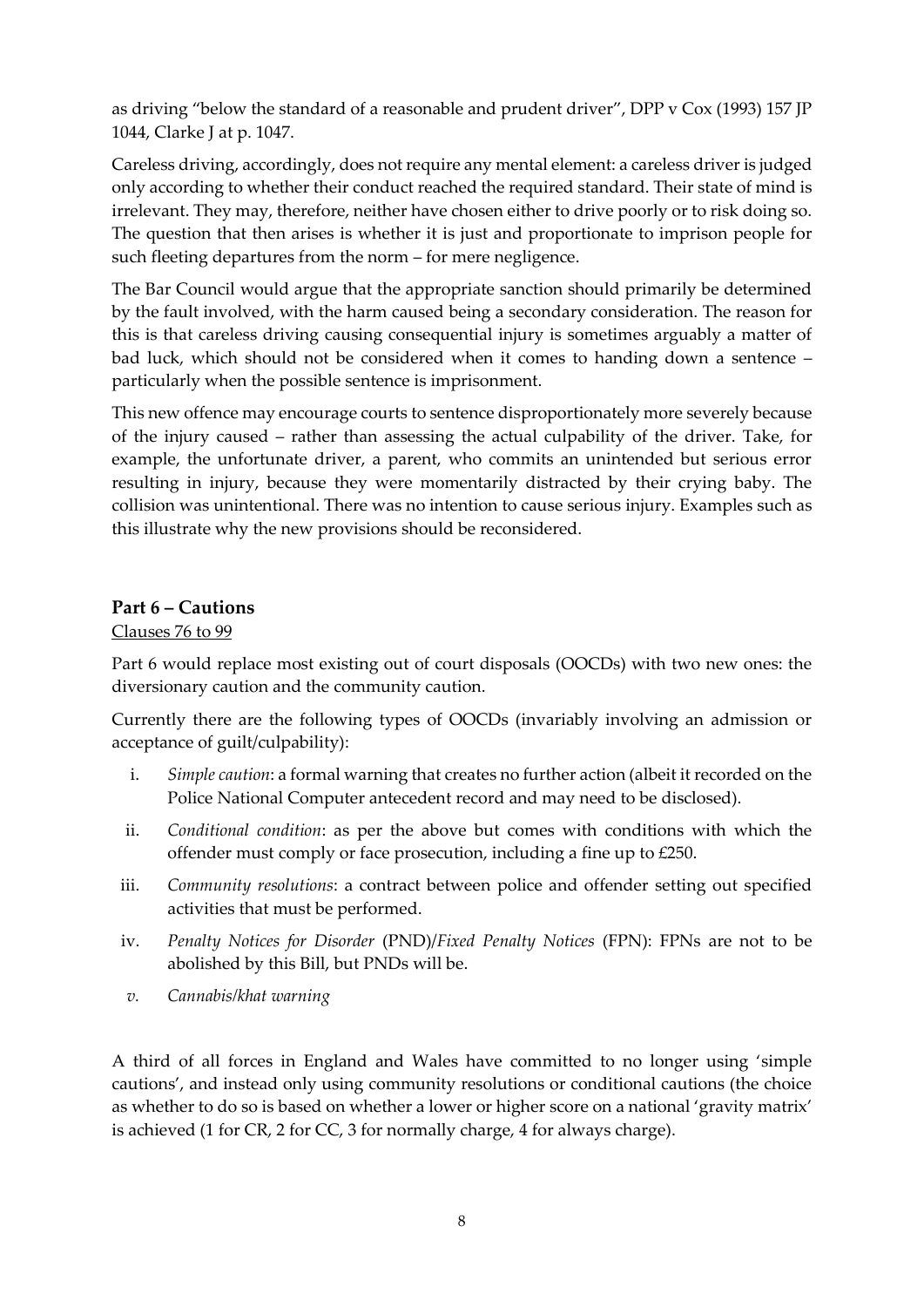The legislation seeks to replace the entirety of the previous system with two new types of caution: "diversionary caution" and "community caution". Effectively they are the same concept, but failure to comply with the conditions of a 'diversionary caution' may result in prosecution for the index offence whereas failure to comply with the conditions of a community caution will result in a fine. As a result, a community caution will only be available for less serious offences, whereas a diversionary caution may, in theory, be issued for any offence, including indictable-only offences.

The following is a short explanation of the proposed new forms of caution:

*Diversionary cautions* (cl.76-85) are for more serious offences. They can be used for indictableonly offences but only in exceptional circumstances and with consent of DPP. Conditions may include preventative conditions (e.g., geographic restrictions), positive conditions (e.g., attendance at alcohol misuse centre, unpaid work), financial penalty (no max fine value in the legislation itself, the limit is to be set by secondary legislation), foreign offender condition requiring them to return to home country. Failure to comply with conditions may result in prosecution for the original offence.

*Community cautions* (ss.76, 86-93) are for less serious offences. They cannot be used for indictable-only offences. Conditions may include preventative conditions (e.g. geographic restrictions), positive conditions (e.g. attendance at alcohol misuse centre, unpaid work), or financial penalty (no max fine value, the limit is to be set by secondary legislation). Failure to comply may result in police-issued fine (enforced by Magistrates' Court).

Data in a [2014 pilot suggests](https://assets.publishing.service.gov.uk/government/uploads/system/uploads/attachment_data/file/718947/adult-out-of-court-disposal-pilot-evaluation.pdf) that this new system will not result in any particular reduction in reoffending, or in victim satisfaction. The "two-tier" system is "appreciably more expensive" – up to 70 per cent more expensive in areas where it has been taken up against other areas.

The conclusion of th[e House of Commons briefing paper](https://commonslibrary.parliament.uk/research-briefings/cbp-9165/) is that the proposed system:

- i. "*may* result in a further decline in the use of OOCDs.
- ii. *is likely* to cost more the Government estimates the proposed system will cost the criminal justice system an extra £15.58m a year to administer.
- iii. *is unlikely* to have a major impact on the reoffending rates of offenders; and
- iv. *may* improve victim satisfaction but is unlikely to have a major impact."

The Bar Council agrees. There is real benefit to the existence of a simple warning (without the resource implication of conditions) for the most minor of offences, and in particular one that does not get disclosed as part of the criminal record.

i. But to insist that conditions are imposed in all cases does not give sufficient flexibility, and unnecessarily increases costs and resource implication. This does not align with the advantage of OOCD as identified in the Government's own paper 'A Smarter Approach to Sentencing' (dated September 2020), namely that "*they can maximise the use of officer time – achieving a satisfactory outcome for the public while allowing officers to spend more time on frontline duties tackling more serious crime*" (para 161). Insisting on conditions which (at least) have to be monitored for compliance for all OOCD defeats that benefit.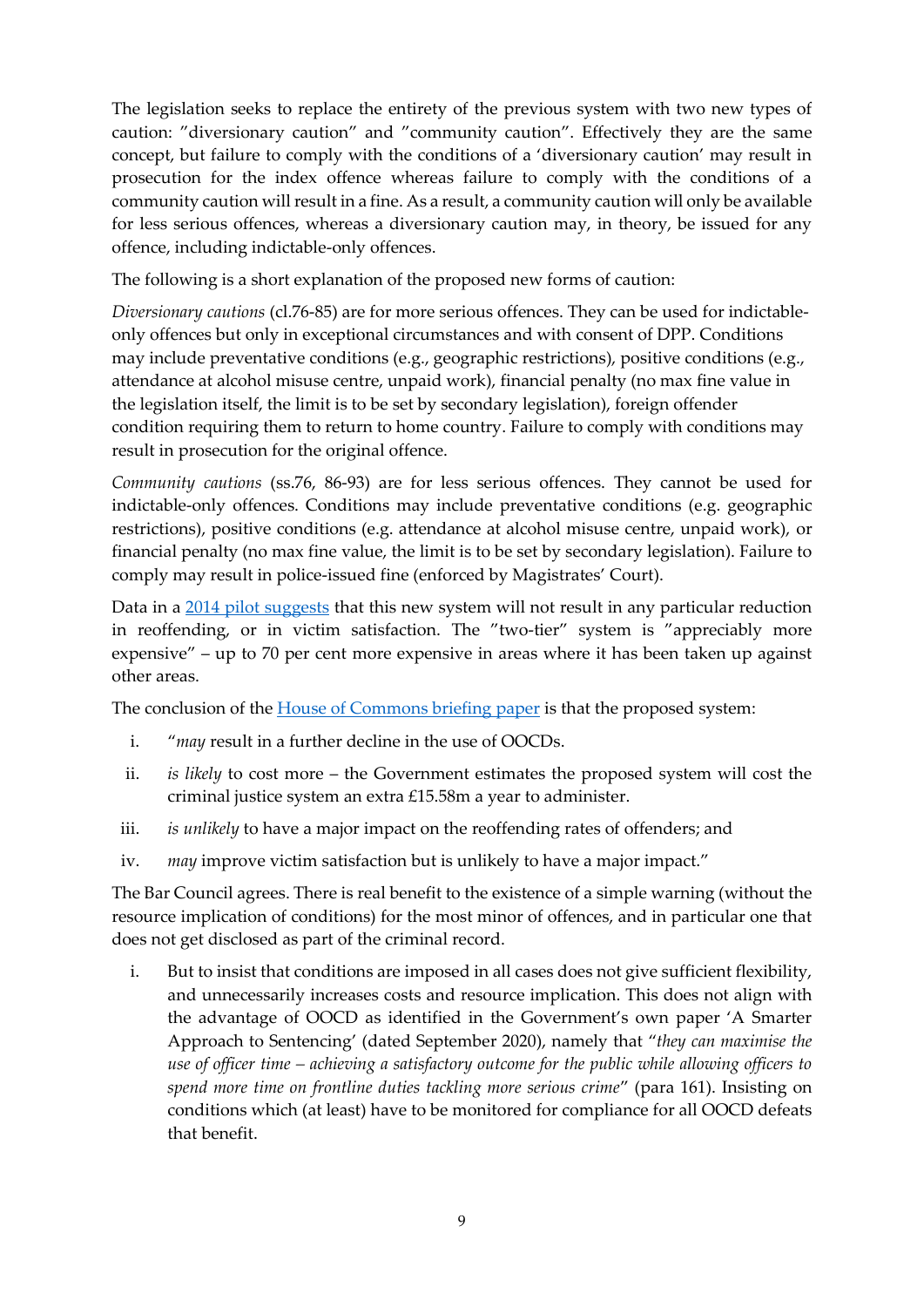ii. There is advantage to resolutions which do not then need to be disclosed as part of a Disclosure and Barring Service check or similar background check. It does not always assist the process of rehabilitation to criminalise very minor offenders, particularly young people, in ways which may prevent them gaining employment and training. Again, this is not consistent with the approach in the Governments 'A Smarter Approach to Sentencing' September 2020 paper which stated in respect of community cautions that "*receiving this would not form part of a criminal record*." (para 163).

There is undoubtedly value however in a consistent national approach and framework for the imposition of OOCD, and room for simplification of the system, which the current approach provides. However, it is not flexible enough to enable appropriate levels of police intervention for more minor offending.

### <span id="page-9-0"></span>**Part 7 – Sentencing and release**

<span id="page-9-1"></span>Chapter 1, Clauses 100 to 114: Sentencing proposals

Part 7 of the Bill includes various sentencing law amendments. These are designed to affect the length of custodial sentences by:

- i. Increasing the likelihood of some offenders receiving a sentence of immediate custody (Clause 100) and
- ii. Increasing the length of time that some offenders spend in custody before release (Clauses 101-114).

Many of the proposals were contained in the Release of Prisoners (Alteration of Relevant Proportion of Sentence) Order 2020 and are to be put onto primary statutory footing by amending the Sentencing Code.

None of the proposals would see a reduction in the length of custodial sentences handed down in England.

The effect of the proposals will certainly be an increase in public expenditure on prisons, and the proposals are likely to reduce (?) the number of guilty pleas offered by defendants facing a harsher sentencing regime.

Part 7 also includes proposals to affect non-custodial sentences and ancillary orders.

Clause 100 establishes a pattern in Part 7 of identifying sentencing principles that are inconsistent across different offences and achieving consistency by upwardly adjusting to the level of the existing provision that produces the most severe sentencing outcomes. In the case of Clause 100 this is to apply the principle that currently applies to the minimum five-year sentences for firearms offences to other minimum terms (e.g. third-strike domestic burglary). Specifically, this means that the safety valve by which a judge could exercise their discretion not to impose the mandatory minimum is tightened from *particular* circumstances which relate to the offence or to the offender that would make it unjust to do so in all the circumstances, to *exceptional* circumstances which relate to the offence or to the offender and justify not doing so.

Mandatory minimum sentences are a distortion to the sentencing process in that that they fetter a judge's discretion to impose a sentence that is commensurate to the offence, the effect of this provision will be to increase the number of sentences imposed that are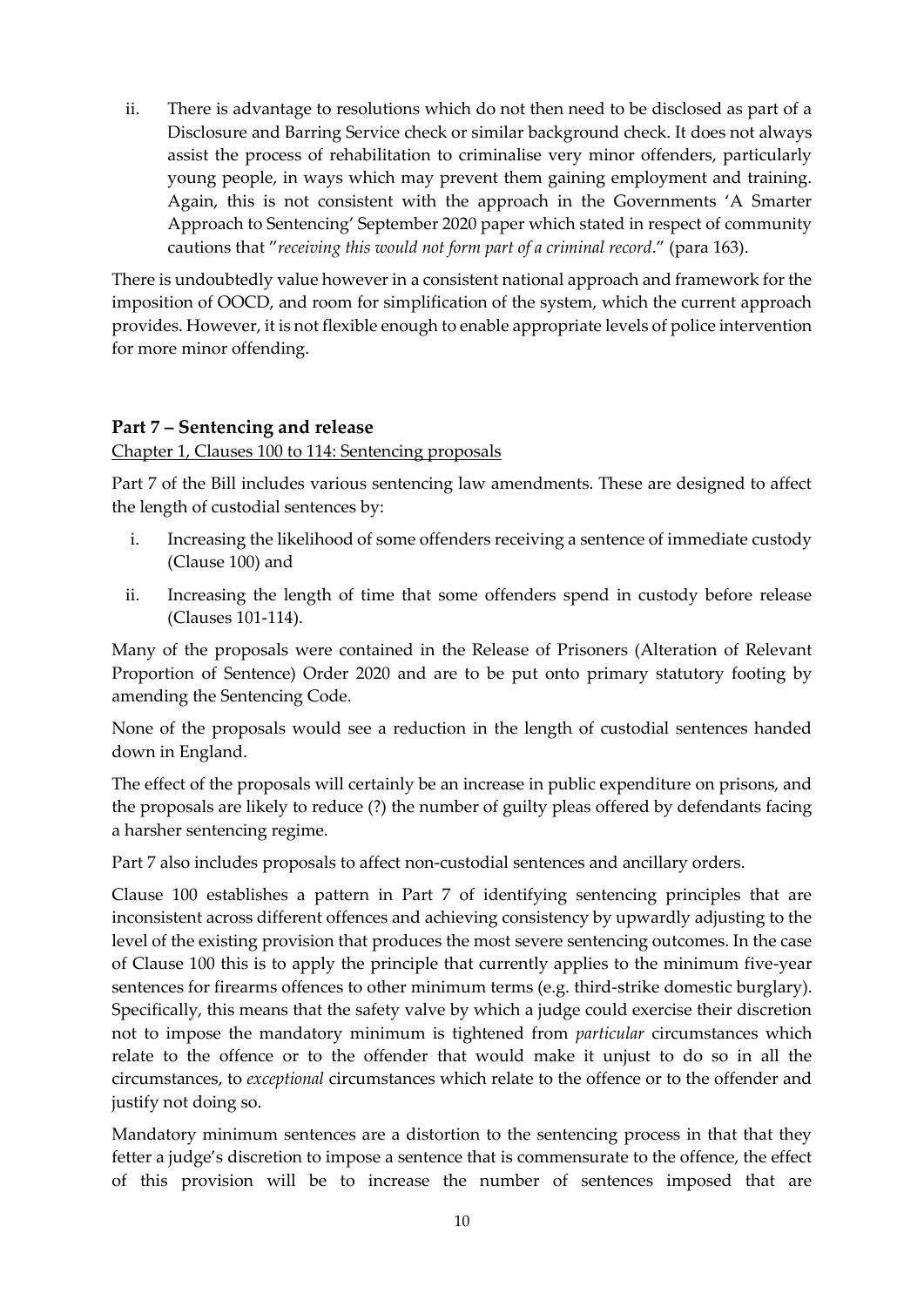disproportionate, for public policy reasons. It will therefore, over time, increase the prison population.

Clauses 101 and 102 relate to whole life orders and will affect a very small number of cases. While they fall within the overall pattern of increasing sentences, they will have a marginal effect on issues such as prisoner numbers. No observation is made as to the merits of the proposals.

Clauses 103 and 104 relate to starting points for murder and review of minimum terms for offenders under 18. They again fall within the overarching pattern of increasing time spent in prison and that this is the position for children is a matter of concern.

Clauses 105 to 107, much like clause 100, identify an inconsistency and remove it by upwardly adjusting the minimum term for discretionary life sentences, certain early release provisions, and the minimum term for certain offenders of particular concern, to two-thirds of the determinate sentence (or notional determinate sentence in the case of life sentences). In one sense these changes are welcome in that the inconsistency in this area gives rise to confusion and, arguably, a degree of unfairness (e.g. that a prisoner serving a discretionary life sentence could theoretically be released earlier than if they had received an equivalent determinate sentence). On the other hand, the overall effect will be to significantly increase the prison population.

## <span id="page-10-0"></span>**Part 8 – Youth Justice**

## <span id="page-10-1"></span>Key points

Youth justice requires wide ranging reform, but this is not offered in these proposals. Rather than being "a radical new approach to sentencing", the Bill represents missed opportunities for youth justice reform.

We welcome Clause 131, which introduces further safeguards to ensure that custody is only used when necessary.

Changes to the length in Detention and Training Orders (DTO) are to be welcomed but do not create meaningful reform aside from increased flexibility.

Time spent on remand or bail subject to a qualifying curfew condition and an electronic monitoring condition is counted as time served and credited against the custodial part of the DTO is to be welcomed as consistent with another custodial sentence.

These measures make allowances for the Government to pilot provisions and to restrict their use, if necessary, in light of evidence of use in practice. Rather than consultation, this is an experiment with the lives of vulnerable young people. It therefore should not be welcomed.

Issues the Bar Council feels it would have been beneficial to address:

- i. *Age threshold*: Children who have committed an offence but reach the age of 18 before being prosecuted, tried and/or sentenced, which is particularly relevant following the Covid-19 pandemic and increased sentencing for young adults.
- ii. *Child exploitation*: The Bill does not introduce any provisions to deal with child victims of exploitation.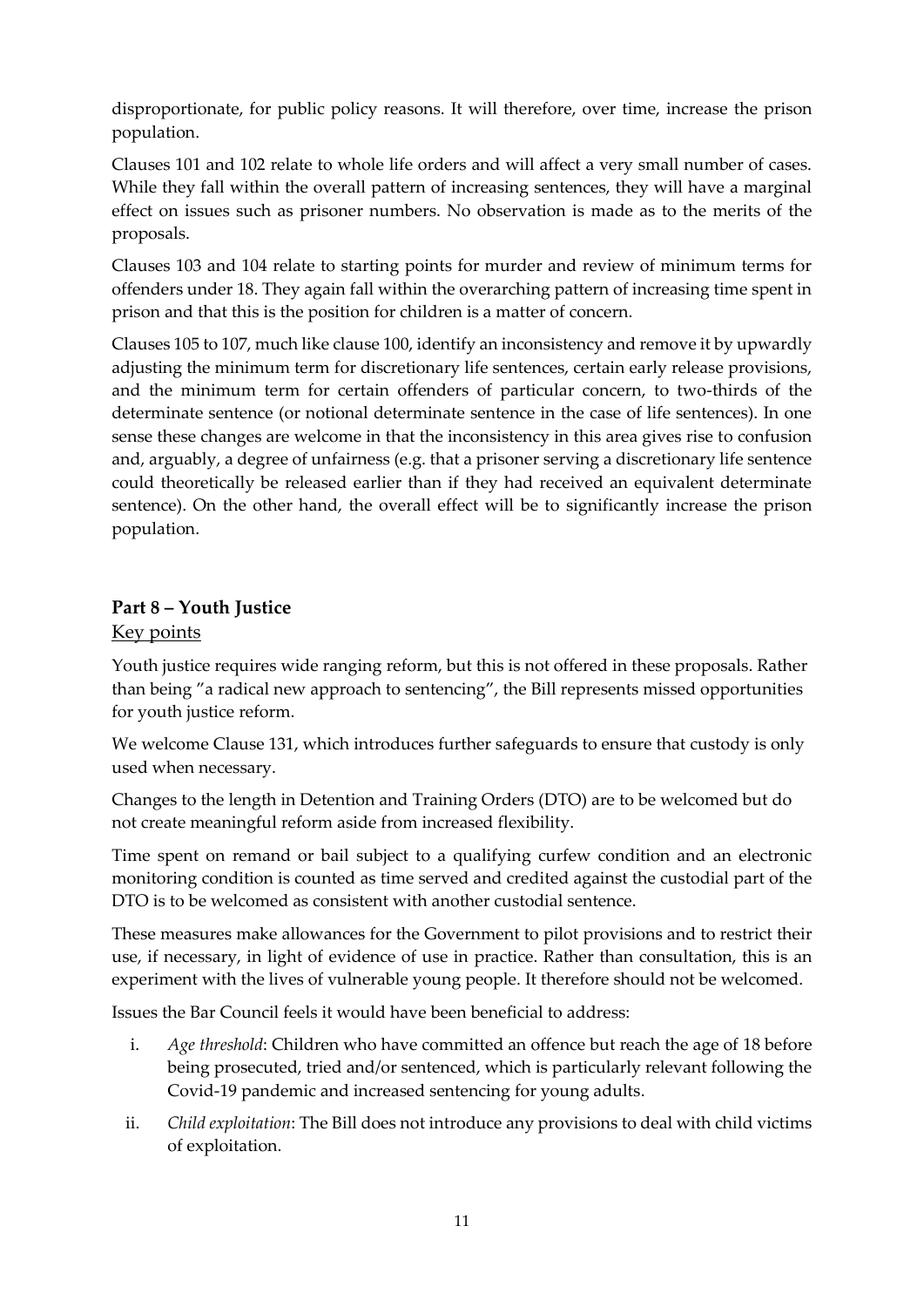### <span id="page-11-0"></span>Clause 131: Youth Remand

### *Background*:

- i. The Legal Aid, Sentencing and Punishment of Offenders (LASPO) Act 2012 introduced current youth remand provisions.
- ii. In 2019, the Independent Inquiry into Child Sexual Abuse (IICSA) noted a significant increase in the use of custodial remand for children.
- iii. In 2018/19, only a third of children remanded to custody or local authority accommodation (LAA) later received a custodial sentence.

#### *Clause 131*:

- i. Introduces a statutory duty which states that courts "must consider the interests and welfare of the child" before deciding whether to remand a child to youth detention accommodation.
- ii. Amends the test courts must apply to determine whether to remand a child into custody (including a substitution of a "real prospect" of remand to whether remand is "very likely").
- iii. Remand in Youth Detention Accommodation can only be imposed for the most serious cases, where a custodial sentence appears the only option and the risk posed by the child cannot be safely managed in the community.
- iv. Imposes a statutory requirement for the courts to record the reasons for their decision (aimed to reinforce the existing presumption of non-custodial remand by ensuring the courts consider remand to LAA as a first step).

*Significance*: This is a welcome provision. It aims to reduce the use of custodial remand. The introduction of the statutory duty to consider the welfare and best interests of the child is to be welcomed.

### <span id="page-11-1"></span>Clause 132: Detention and Training Orders: directions as to length of term

*Current position*: A Detention and Training Order (DTO) is a youth custodial sentence that can be imposed for a fixed period of time (four, six, eight, ten, 12, 18 or 24 months). No other youth sentences are fixed in length.

*Amendment under the Bill*: This clause removes fixed lengths so that a DTO of any length (between the minimum four months and maximum 24 months) can be imposed.

<span id="page-11-2"></span>Clause 133: Detention and Training Orders: Consecutive detention and training order and sentence of detention: effect of early release decision

When a DTO and another sentence of detention are served consecutively, the order in which the sentences are given impacts on the amount of early release available. Clause 133 removes this issue.

Where an offender is given two or more sentences (one of which is a DTO), those sentences are to be treated as a single term for the purposes of crediting days spent in custody or on qualifying bail.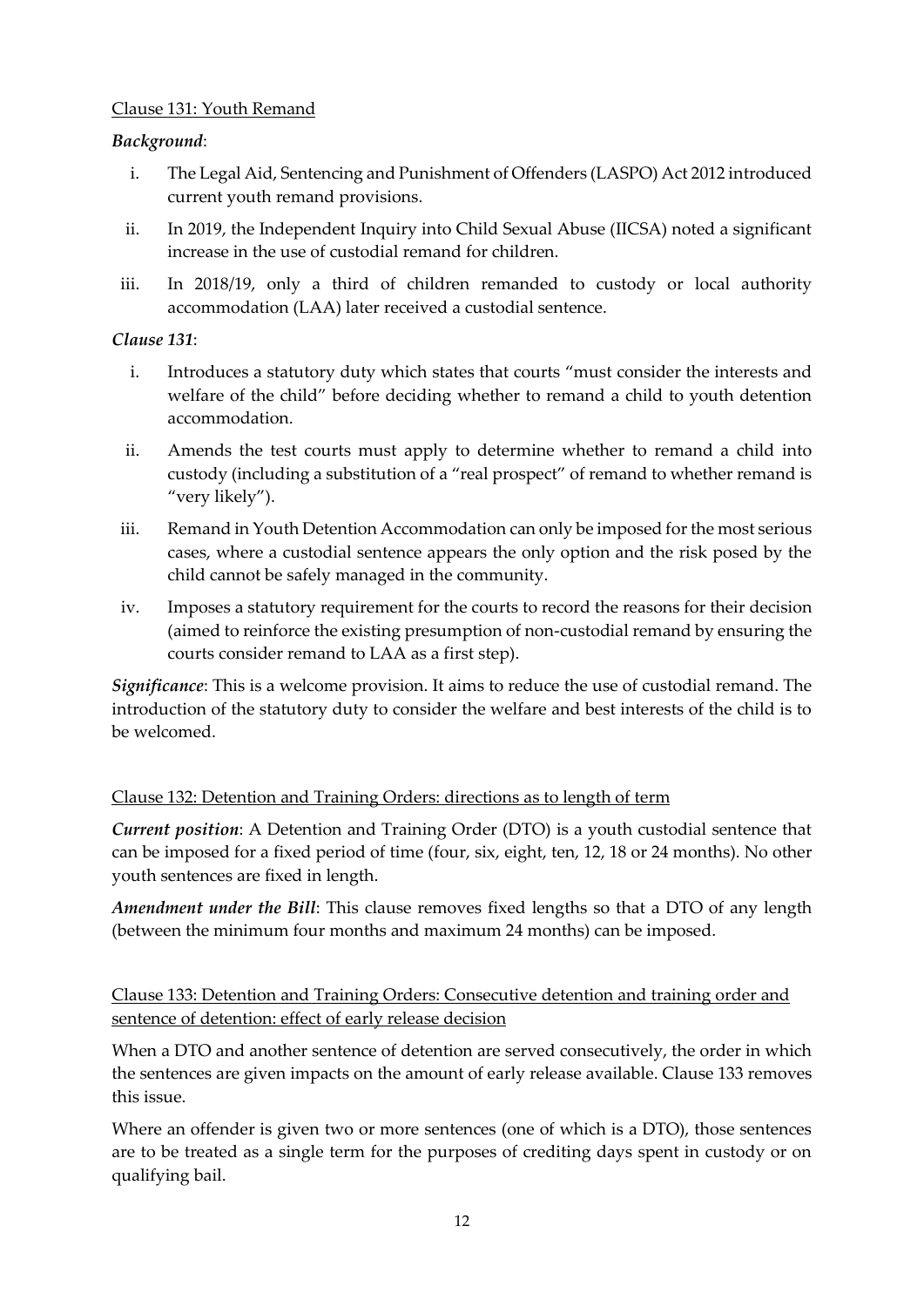Time spent on remand or bail subject to a qualifying curfew condition and an electronic monitoring condition is counted as time served and credited against the custodial part of the DTO.

Time spent on remand or bail (where it is subject to a qualifying curfew condition and an electronic monitoring condition) is currently taken into account by the court in their sentence calculation when deciding which of the fixed lengths to impose. Schedule 15 amends the Code so that so that time spent on remand or on qualifying bail is to count as time served under sections 240ZA and 240A of the CJA 2003.

## <span id="page-12-0"></span>Clause 134: Detention and Training Orders: time to count as served

Schedule 15 makes provision in relation to the treatment of time spent remanded in custody or on bail as time served in relation to detention and training orders.

## <span id="page-12-1"></span>Clause 135: Youth Rehabilitation Orders

*Current position*: Youth Rehabilitation Orders (YRO) permit courts to impose a choice of 18 requirements from which a sentence can be designed. The YRO also provides for two highintensity requirements (Intensive Supervision and Surveillance [ISS] or Intensive Fostering) as alternatives to custody.

The Bill proposes the following changes to Youth Rehabilitation Orders (YROs):

- i. Increases maximum daily curfew (to 20 hours from 16 hours) while retaining a weekly maximum of 112 hours.
- ii. Introduces location monitoring as a standalone requirement that can be imposed in YROs (to be piloted).
- iii. Makes youth offending teams or probation staff the Responsible Officers in cases where electronic monitoring requirements are imposed.
- iv. Increases the maximum length of an extended activity requirement of a YRO with ISS to 12 months and add a location monitoring requirement as a mandatory element of the ISS (to be piloted).
- v. Raises the age limit of the education requirement so that it is the same as the age of compulsory education and training, rather than compulsory school age.
- vi. Increases the maximum length of the extended activity requirement of a YRO with ISS from 180 days to one year. A mandatory location monitoring requirement will be added to YROs with ISS.

### <span id="page-12-2"></span>Clause 136: Abolition of Reparation Orders

*Background***:** A Reparation Order requires an offender to make reparation to the victim(s) of the offence or to the community at large. The orders were intended to prevent children committing further offences by helping the child understand the effect of the crime on the victims. It is a non-financial from of reparation. The abolition of the reparation order removes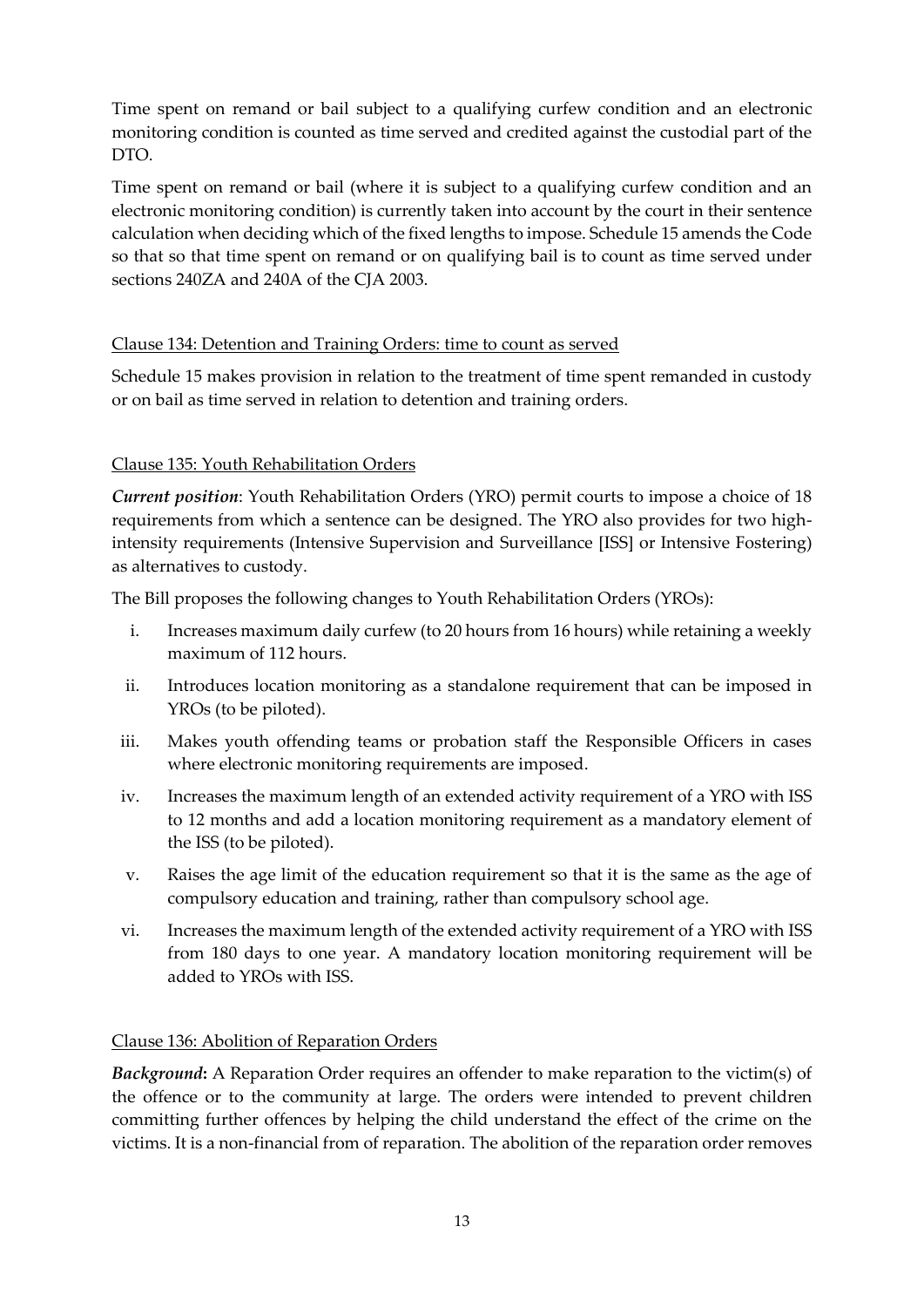the opportunity to divert some crime from the criminal justice system and to reduce crime by educating children as to the effects of their conduct.

## <span id="page-13-0"></span>**Part 10 – Management of offenders**

### <span id="page-13-1"></span>Chapter 1, Clauses 139 and 140: Serious Violence Reduction Orders (SVRO)

These provisions create a new s.342A of the Sentencing Code. They provide the court with a power to make a SVRO in relation to adults only. The application for an SVRO can be made to either the Crown or a Magistrates' Court. An SVRO can be made following a conviction for any offence, provided that other criteria are met.

### <span id="page-13-2"></span>**Observations on SVROs**

The inclusion of the underlined words above may be legally controversial. Typically, the formulation "ought to have known" is only used in two circumstances: in relation to general standards of conduct to which individuals are held (e.g. s.1 of the Protection from Harassment Act 1997) or in relation to specific facts, where the individual whose conduct is under consideration owes someone else a duty of care – for example under health and safety legislation.

This provision would effectively impose a duty of care on individuals to ensure that those with whom they commit criminal offences do not carry knives. While as a question of policy that is a matter on which opinion can legitimately diverge, as a question of law this is would appear to be a significant extension to the way which liability for the conduct of others can result in a sanction the individual.

The imposition of an SVRO can trigger some relatively onerous requirements, including the provision of accommodation details (updated as necessary) and being required to submit to stop and search in circumstances in which there would be no other grounds for such a power to be exercised.

Breach of any condition imposed under a SVRO would be a criminal offence punishable with up to two years' imprisonment.

It is noteworthy that SVROs must be piloted before being brought into force generally. If these provisions do make it on to the statute book and a pilot is activated, it would in our view be important to monitor the extent to which any orders made are based on the "ought to have known" test rather than proven use/knowledge of a weapon on the part of the individual who is made subject to the order.

## <span id="page-13-3"></span>**Part 11 – Rehabilitation of offenders**

<span id="page-13-4"></span>Clause 163: Rehabilitation of offenders

The proposed amendment to the Rehabilitation of Offenders Act (ROA) 1974 would permit custodial sentences of over four years in length to become spent – at present such sentences are excluded from rehabilitation. That would be subject to an exception relating to certain violent, sexual or terrorist offences. There is not much to be said about this, save that as a liberalising provision this is broadly to be welcomed. That said, the effect of the ROA 1974 in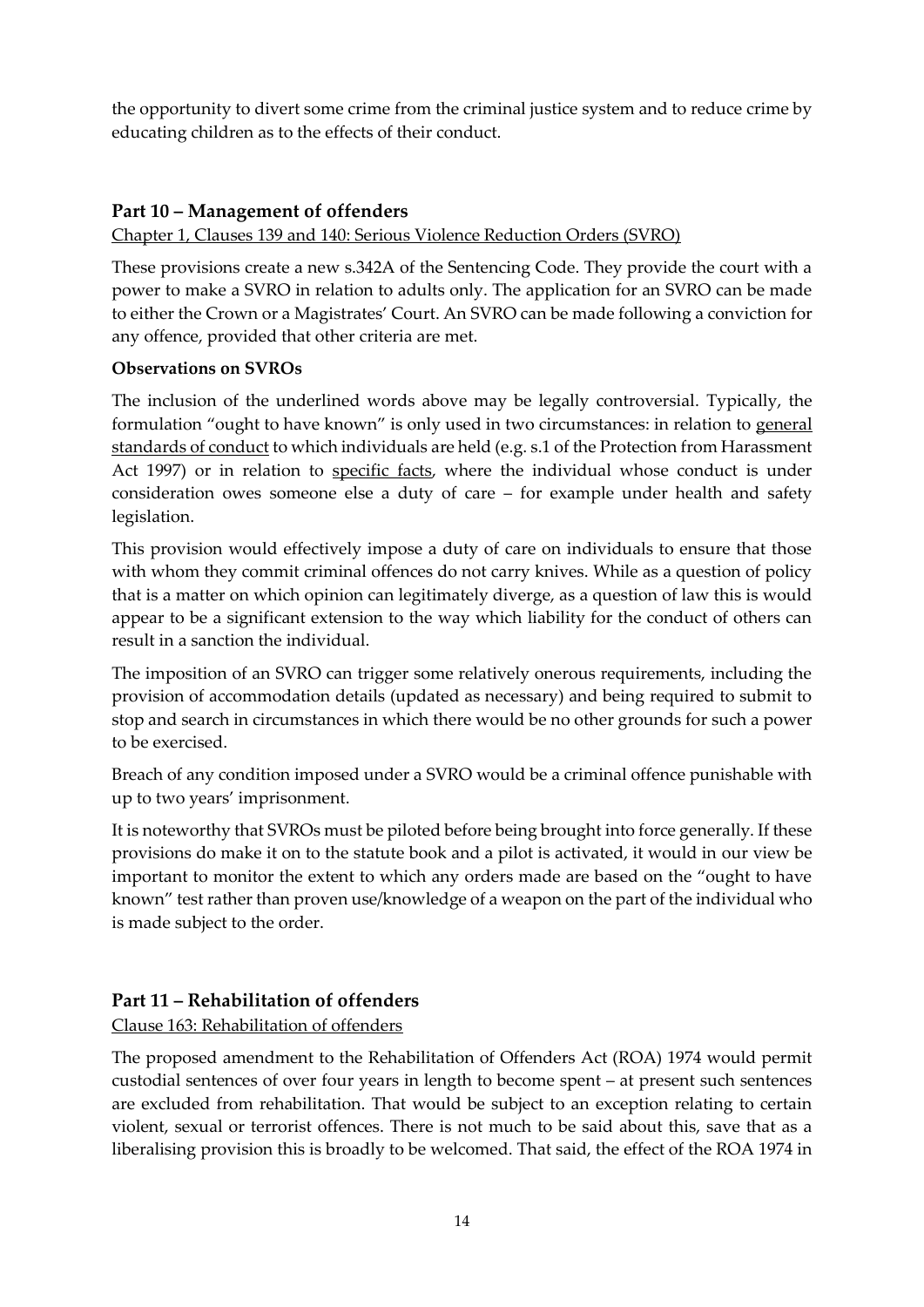practice is extremely limited, so this amendment is likely to have very little practical impact on offenders.

## <span id="page-14-0"></span>**Part 12 – Procedures in courts and tribunals**

### <span id="page-14-1"></span>Clause 164: British Sign Language interpreters for deaf jurors

Increasing participation in the important civic duty of serving on a jury is a desirable goal. The starting position should be that individuals should not be disqualified from jury service where reasonable adjustments can be made to accommodate personal characteristics.

There is evidence that the use of sign language interpreters for deaf jurors can facilitate the inclusion of deaf people on juries. Their use has been tested and proven workable in other jurisdictions; examples include the Australian Capital Territory, New Zealand, Canada, Ireland and various jurisdictions within the United States.

In seeking to obtain views about the proposed introduction of sign language interpreters in this jurisdiction the Bar Council has nevertheless encountered a range of opinion amongst experienced practitioners, some of whom have also expressed concerns about the effect of an interpreter upon the jury process. On the other hand, those practitioners who use communication support in the course of their work, due to a hearing disability, including interpreters themselves, have explained the manner in which those interpreters operate and their confidence that they can participate in a jury trial with professionalism and integrity and without adversely affecting the process. We think it unfortunate that the Government has not chosen to consult in advance on this proposal and has not gathered together and made available the relevant empirical research in a consultation process.

Jury trials are fundamentally oral proceedings; evidence is given orally, although it is commonplace for documents to be exhibited.

At present, any juror who would be unable to fully follow and comprehend the proceedings is excused. This includes jurors whose comprehension of English is insufficient to fully comprehend the proceedings, those whose level of literacy is inadequate to read any documents which may be exhibited (for whatever reason, including aphasia, dyslexia etc), those whose eyesight may be inadequate to fully comprehend any document as well as those whose hearing is impaired.

Our first observation about the proposed legislation is whether it is logical to only make adjustments for one, presently excluded, category of potential jurors.

If reasonable adjustments are to be made for jurors with hearing loss who use British Sign Language (BSL) interpreters, then that raises the question as to why adjustments should not be considered for those whose disability or disadvantage is not catered for by Clause 164, including those deaf or hearing impaired persons who do not use BSL but instead, for example, use text communication systems.

One observation, reflecting the views of some criminal practitioners (who have not reviewed the evidence from other jurisdictions in which sign language interpreters may be used by deaf jurors) is as to whether sufficient consideration has been given to the unique position of a jury in retirement. Our jury system jealously guards the collective process of jury deliberation, which is confidential, and not subject to external influence. The jury system is based upon the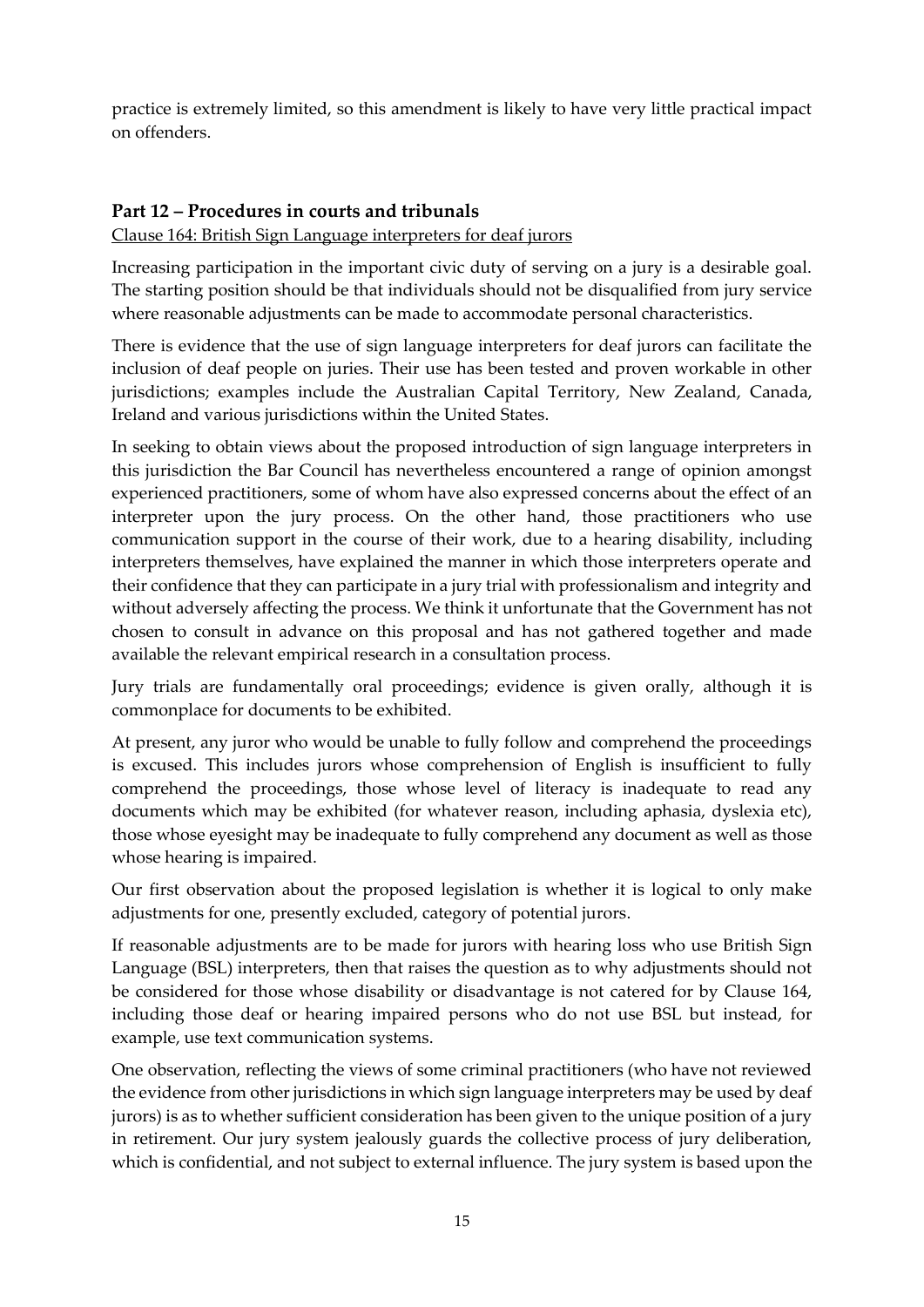premise that only the twelve jurors, and no one else, have any input into or influence upon the decision-making process that produces a verdict.

Some of these practitioners did express the view that as soon as a thirteenth person, whatever their status, is introduced into the jury, particularly during deliberations, the equilibrium of that jury is disturbed. Moreover, the input a hearing-impaired juror receives is via the interpretation of the thirteenth person, the interpreter.

These practitioners are concerned that the interpreter may then have to control the deliberations so that they can interpret everything to the juror. Any asides, cross-speaking or remarks which are not properly heard will not be transmitted and these practitioners consider there is a risk that the interpreter will become a de facto second foreperson, controlling discussions.

A further point that these practitioners consider relevant relates to the fact that because a jury is kept private, any misconduct by any juror can only be reported by the other jurors. Although this does not happen frequently, it is not an entirely rare occurrence. At present, anything amiss that occurs during deliberations (as opposed to the entire period a jury is in retirement) is inevitably witnessed by the rest of the jury, and if any single juror misconducts themselves the rest of the jury are obliged to report it. These practitioners have suggested that this would be impossible in the case of communications between an interpreter and a deaf juror. Should either or both misconduct themselves, there is a risk that the whole premise upon which the integrity of the jury during deliberations is based – that all witness the behaviour of each other – would break down. For example, should an interpreter fail to interpret properly, there is a risk that no one would ever know.

The concern is that the jury system can only work because it is the jury collectively which polices itself. The practitioners who expressed concern at the use of BSL interpreters by deaf jurors are concerned that this safeguard may be removed if two people in retirement – the interpreter and the deaf juror – are participating in the deliberations in a way which the rest of the jury are excluded from and so, these practitioners consider, cannot monitor.

Clause 164(3) contains a number of provisions addressing concerns, including putting the interpreter under the same restrictions as a juror as regards carrying out research and disclosing deliberations. It also expressly states that the interpreter "must not interfere in or influence the deliberations of the jury" and makes it an offence for the interpreter "intentionally to interfere in or influence the deliberations of the jury".

Concerns about the interpreter becoming a 'thirteenth person' on the jury who may influence deliberations have been addressed by some academic research. Additionally, in United States v. Dempsey, the US federal Court of Appeals for the Tenth Circuit considered in detail arguments relating to the presence of a sign language interpreter to assist a deaf juror during deliberations; the US court rejected the characterisation of such interpreters as "thirteenth jurors" observing instead that interpreters were 'part of the background' rather than independent participants in a jury.<sup>6</sup>

The Bar Council's Disability Panel considers that the offence provided for at clause 164(3) aptly covers any misconduct on the part of the interpreter – and can be reiterated in the same

<sup>&</sup>lt;sup>6</sup> United States v Dempsey 830 F.2d 1084 (10<sup>th</sup> Cir., 1987)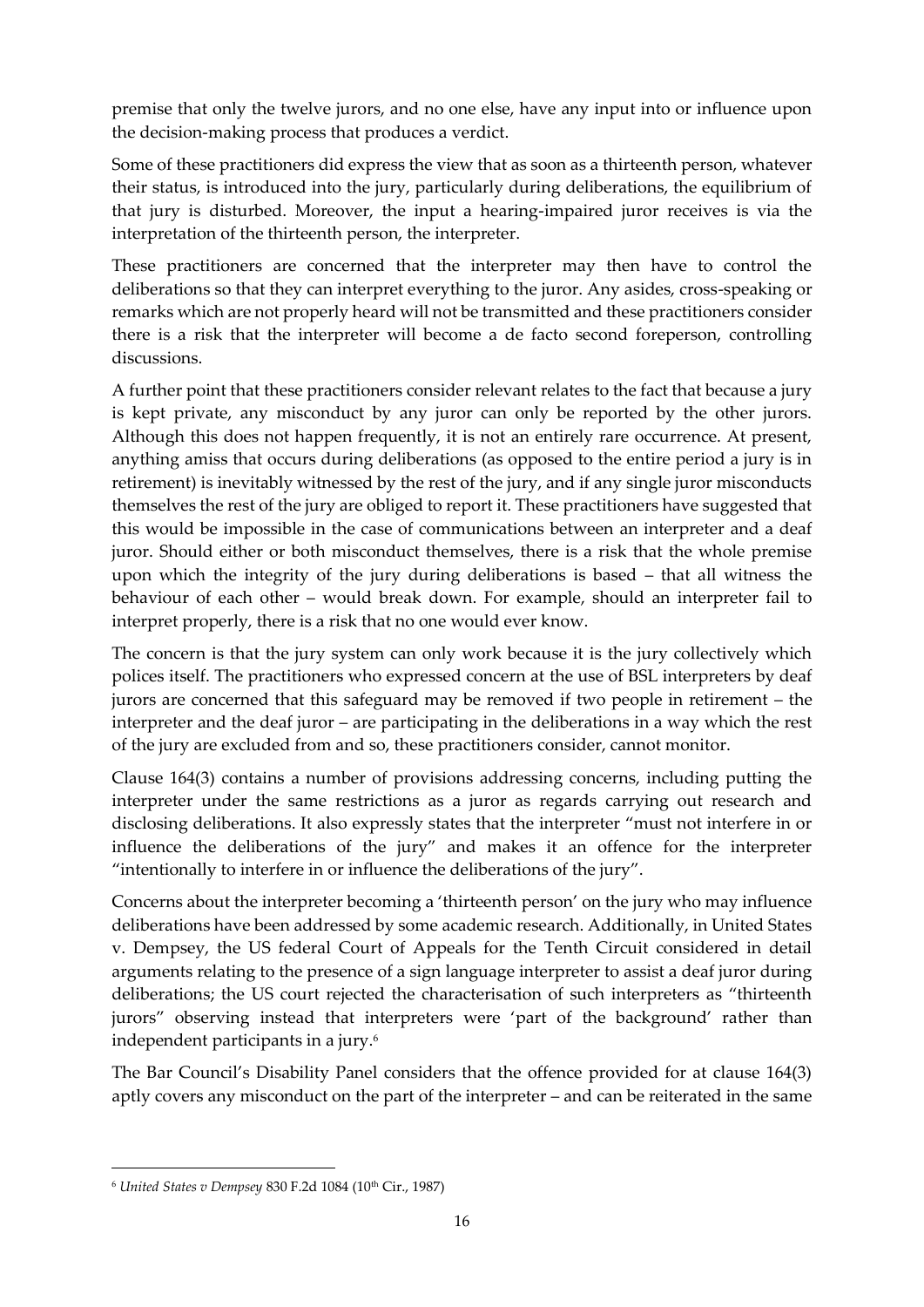way as or with minimal differences to the way in which jury members are currently informed about their expected standards of conduct.

If an interpreter was not in fact conducting themselves professionally, that is a matter that would go to the administration of justice in much the same way as if an interpreter was failing to interpret faithfully in the court room or if one or more jurors behaved inappropriately in retirement.

The differing views demonstrates that proper consultation is required, and we can see no reason why it was not felt necessary to consult. The jury system works because it commands a high level of public confidence and an acceptance of the integrity of jury verdicts. Changes to the jury system should not be made lightly. Parliament should be in a position to take into account a full range of views and research together with proposals for safeguards and monitoring before it is asked to enact significant change. As we have observed above, the proposed change may also in fact represent a lost opportunity to consider whether and how adjustments might be made more widely.

<span id="page-16-0"></span>Clause 166: Remote observation and recording of court and tribunal proceedings (open justice – public access to remote hearings)

While this provision is said to replace the Coronavirus Act 2020 provisions, it goes much further. It covers criminal and civil proceedings and tribunals and does not provide open justice as default but instead has a two-stage process for providing access. This process is not transparent.

The first stage requires the Lord Chancellor, by regulations made with the concurrence of the Lord Chief Justice, to approve the proceedings and conditions for access, including who may watch the proceedings. The second stage applies only to proceedings which are approved under the first stage. This provides discretion for a judge to order that proceedings can be viewed or listened to. The exercise of this discretion is unlimited.

The Bar Council does not see any objection to being able to control access where necessary, but the burden should be reversed – the default position should be that all proceedings should be accessible unless there is a justifiable reason to exclude them, such as proceedings normally held in private or where an order has been made to protect a witness or confidential information. That mirrors the position with physical access to hearings.

Given the number of remote hearings which are currently ongoing, this places an additional burden on the judiciary and tribunals, with no guidance as to how the discretion is to be exercised. A positive step to grant permission would be required in each case. There is nobody to represent the interests of the public in seeking to challenge the situation where the judge/tribunal makes no order.

There is also no support for the decision makers in determining the best way to afford public access. There is no technical consistency across the jurisdictions, which means that different procedures may be required, such as implementing a ten-minute delay, as happens with the Manchester Arena Inquiry.

Currently, access is randomly available to the public in civil cases and controlled by ushers/court clerks. There is no access in criminal cases. The position with tribunals is not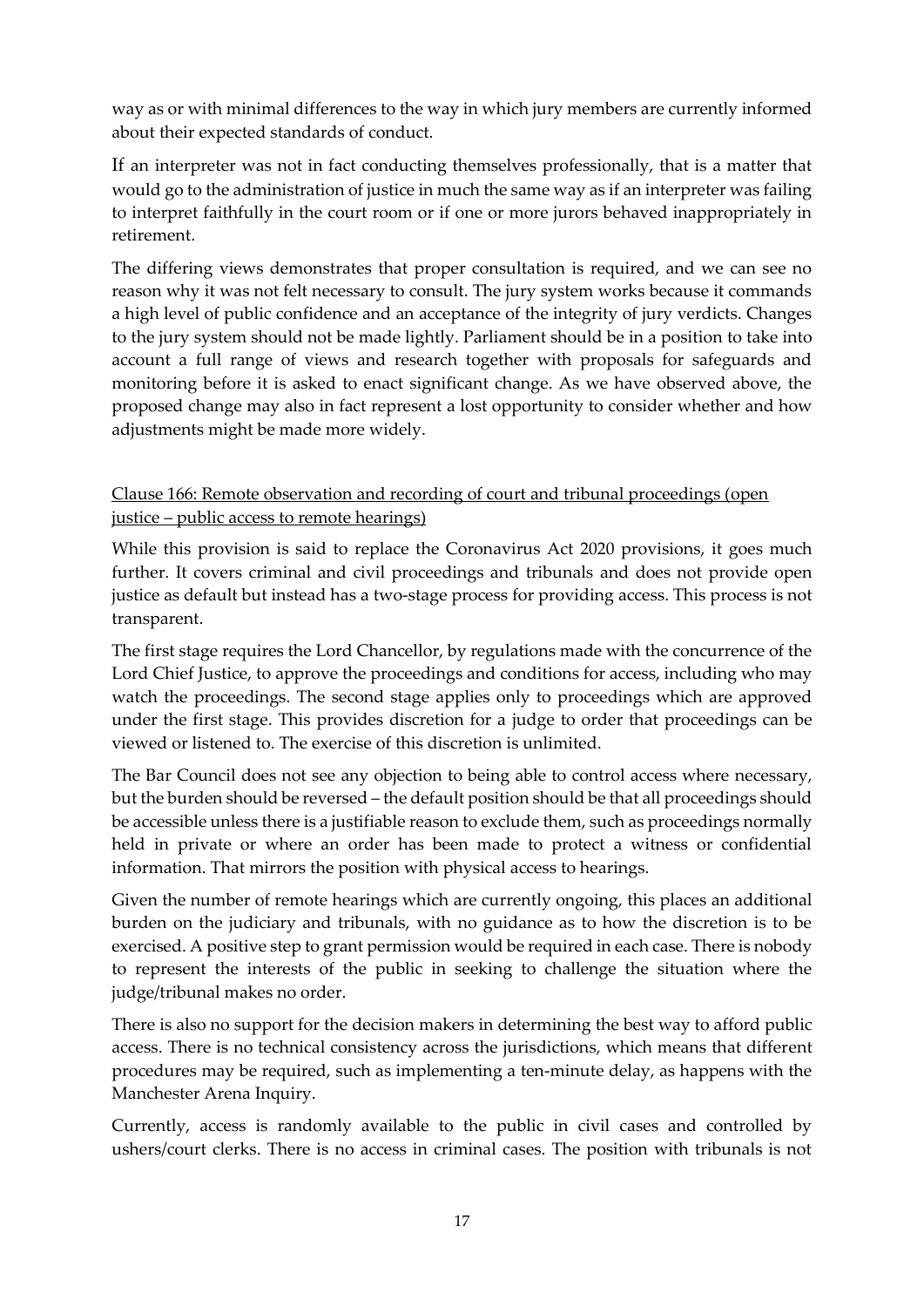known. Some inquiries are providing access with a ten-minute delay and have provided dedicated YouTube channels.

Furthermore, the regulations introduced to limit movement and association during the Covid-19 pandemic have had an inevitable effect upon the administration of justice, ranging from completely shutting down courts until adequate social distancing and hygiene measures could be introduced, to limiting the numbers of people who could physically attend in a limited physical space.

One significant misunderstanding of the regulations was that they meant people could not travel to attend court: this was, and is, incorrect. The regulations always allowed travel and attendance if there was a good reason, and they set out a number of specific but non-exclusive examples of what were good reasons, including the need to fulfil a legal obligation. That covered the need for all active participants in any court proceedings to physically attend. The general exemption allowing anyone to leave their home for good reason has generally been held to include the right of anyone to attend court proceedings in the public gallery provided they had a legitimate interest in the proceedings, such as being family members of a witness or defendant. The only limitation was on numbers, as a result of the need to socially distance. Of course, this did not permit members of the public who were unconnected but merely interested to attend.

However, courts have accepted that, if it were possible for participants to attend remotely, that was to be encouraged, as it reduced the footfall in court buildings and thus reduced the risk of spreading the disease. The pandemic has thus resulted in the increased use of technology to allow people to participate in court proceedings when in remote locations. The term 'participate' should be qualified by the observation that any remote attendance inevitably creates a dissociative effect, so that the remote party generally feels that their participation is less effective than that of people 'in the room'.

One important limitation on the use of technology to allow remote attendance is that the law currently forbids juries from being in attendance remotely. The complications and important limitations attending the use of technology to facilitate the remote attendance of defendants are best appreciated by reading the judgment of Mr Justice Edis in *R v A, B & C* at the Central Criminal Court on 22 June 2020. To put it simply, remote attendance by a participant in a trial is second-best.

The other effect of the pandemic has been to highlight that attendance at proceedings, being affected by the need to socially distance, has meant that fewer people could physically occupy the same space.

Clause 166 is primarily aimed at improving access to justice where current public galleries (which exist in all courts) are inadequate for the task. There is no proposal to start livestreaming or broadcasting proceedings more widely, but this clause makes it simpler to transmit them to an "overflow" facility for the public to observe. There is an option in clause 166(3)(b) for wider transmission, but only where recipients have identified themselves to the court.

Clause 167 sets out the terms of the offence of unlawfully recording remote proceedings, which can easily be done by anyone who has remote access. Although this is and remains an offence, unless the court closely controls and restricts remote access this law will be unenforceable, and the risk that unauthorised recordings, which may have been digitally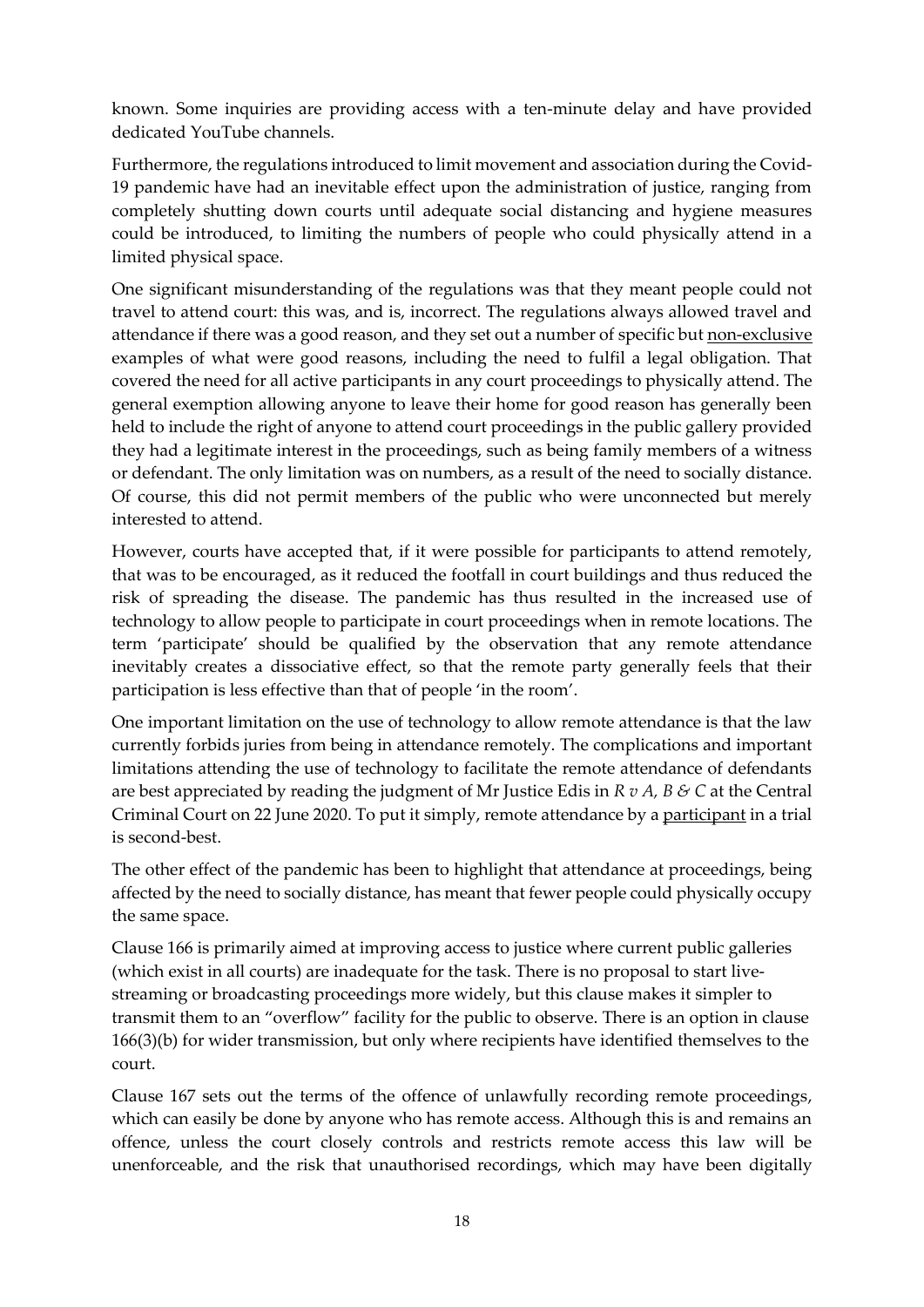edited, altered or manipulated, appear on the internet on servers outside the jurisdiction of the court is a very real one.

Clause 168 gives the power to authorise the remote attendance of any participant, although with strict conditions attached. This is a useful power but, for the reasons set out above, it is to be hoped it is not generally adopted. The effect of the testimony of a remote witness is generally accepted to be reduced except in certain specific instances, such as the evidence of expert witnesses, and the absence of a remote defendant is undesirable in almost all circumstances. Such a defendant inevitably feels remote and cut off from their own trial, to the extent that it becomes an experience in which they usually feel they are not a real participant.

### <span id="page-18-0"></span>Clause 168: Remote juries

The Bar Council recognises that there are many hearings, primarily those of an administrative nature, that can be undertaken more efficiently and swiftly when remote. We would invite a review of the nature of the type of hearing to which this is best suited so that a national framework with a consistent approach can be adopted. This is a low-cost solution that is likely to free up courtroom space for trials and have no adverse impact on the interests of justice.

Accordingly, the proposed extension to the temporary amendments to s.51 CJA 2003 which were introduced as a result of the pandemic is in general terms to be approved of.

That general approval does not, however, extend to remote juries (the proposed s.51(2) CJA 2003), which the Bar Council cannot support. The reasons for this are based on (i) legal analysis of the provision, (ii) policy considerations and (iii) practicalities.

First, the factors to which the court's attention are directed when considering whether to make an order for remote participation are difficult to reconcile with the idea that all of the jury would need to participate remotely together. It is outlined in the Bill as follows:

*"(5) In deciding whether to give a direction under this section, the court must consider—*

*(a) any guidance given by the Lord Chief Justice, and*

*(b) all the circumstances of the case.*

*(6) Those circumstances include in particular—*

*(a) the availability of the person to whom the direction would relate,*

*(b) any need for that person to attend in person,*

*(c) the views of that person,*

*(d) the suitability of the facilities at the place where that person would take part in the proceedings in accordance with the direction,*

*(e) whether that person would be able to take part in the proceedings effectively if the person took part in accordance with the direction,*

*(f) in the case of a direction relating to a witness—*

*(i) the importance of the witness's evidence to the proceedings, and*

*(ii) whether the direction might tend to inhibit any party to the proceedings from effectively testing the witness's evidence, and*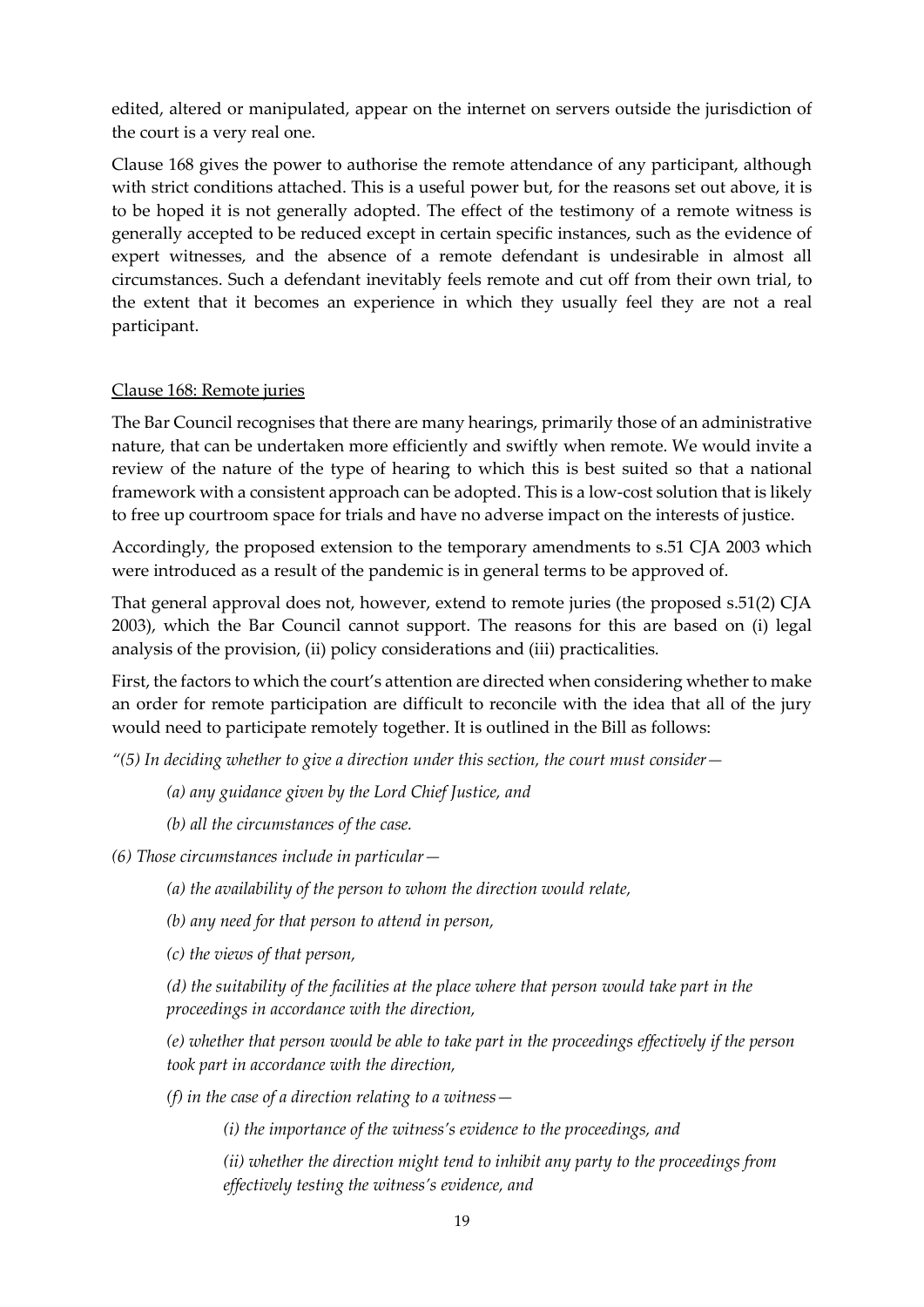*(g) the arrangements that would or could be put in place for members of the public to see or hear the proceedings as conducted in accordance with the direction."*

As a matter of law, it is difficult to imagine any of the above criteria being called into play to support an order that a jury collectively participate remotely (from the same place as each other), save perhaps for s.51(6)(d).

That brings us to the policy aspect. The arrangement for remote juries risks alienating defendants and witnesses from the jury in the same way as might happen if the witnesses were required to participate remotely. The latter is an attempt to make the best of an imperfect situation on a case-by-case basis, but the same reasoning cannot sensibly be applied to remote juries. When could it be in the interests of justice for a jury to be remote rather than in the courtroom? Only when the available space would not permit all to be together in the room in which the trial is taking place. The position of the Bar Council is that the answer to this problem should be an increase in funding for the court estate, rather than a radical reimagining of the way in which a jury engages with proceedings.

Finally, as to the practicality of this provision, there is understood to be little if any research on the viability and effectiveness of this proposal, but on any view the cost would be significant. In order to establish the security of proceedings, what would be required is not only a room in which the jury could participate in the trial (which admittedly could double as their retiring room) but also an usher, present, in that room for the duration of the proceedings (less retirement). In addition, if the jury were all required to be on screen at all times, visible to the judge and defendant(s) and vice versa, this would then require an extra screen in the court room. That would further add to the cost, and also increase the risk of broken links causing frustration and delay to the proceedings. There are also likely to be challenges surrounding producing copies of the evidence for the jury to view remotely. Moreover, if this evidence is physical as opposed to documentary, and needs to be seen or even handled by members of the jury, questions around how to transport such evidence, where to store it, and how to handle it would need to be answered.

There are also subtler but nonetheless significant points to be made about the dynamic of a criminal trial and the way in which the mood of the room is an important ingredient in the experience, or about the interest in being able to easily observe and interact with the jury, e.g. by facilitating jury notes (a regular feature of a modern criminal trial) to the judge without undue disruption to the flow of the proceedings. A more fundamental issue is the current absence of any evidence as to whether a jury hearing a case remotely may interact differently, both with each other and with the key participants in the trial. It is simply not known whether removing the jury from the courtroom will change the way in which they reach their verdicts and whether this may impact on the interests of justice.

For these reasons, the Bar Council's view is that legislation to enable the use of remote juries is not desirable. Such legislation is also not necessary – if remote juries could be a solution to any problem, it is a problem which has a better solution: provide appropriate facilities to enable criminal trials to take place in one properly equipped room.